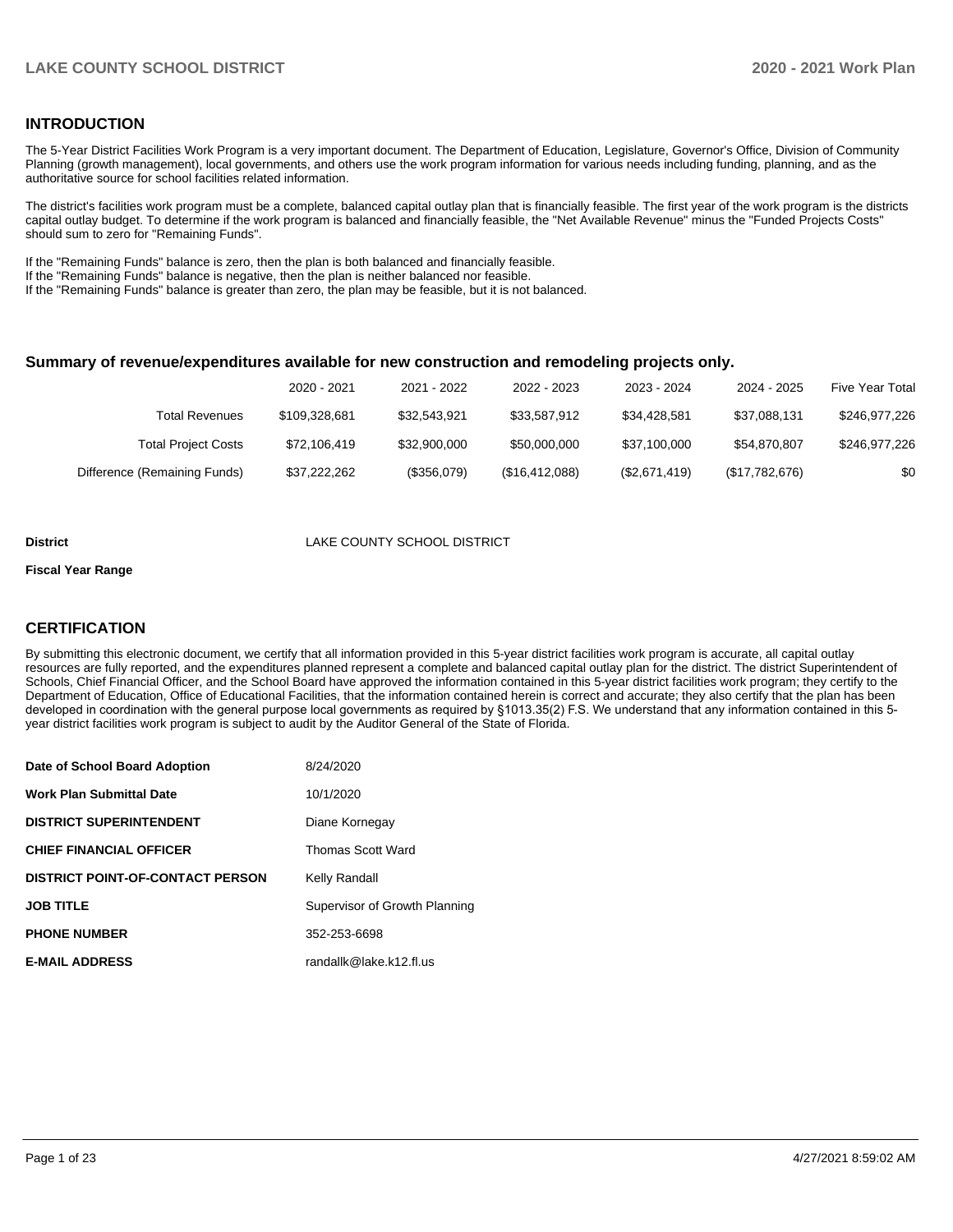# **Expenditures**

#### **Expenditure for Maintenance, Repair and Renovation from 1.50-Mills and PECO**

Annually, prior to the adoption of the district school budget, each school board must prepare a tentative district facilities work program that includes a schedule of major repair and renovation projects necessary to maintain the educational and ancillary facilities of the district.

| Item                                                                                                                                                                                                                                                                                                                                                                                                                                                                                                                                                                                                                                                                                                                                                                                                                                                                                                                                                                                                                                                                                                                                                                                                                                                                                                                                                                                                                                                                                                                                                                              | 2020 - 2021<br><b>Actual Budget</b> | 2021 - 2022<br>Projected | 2022 - 2023<br>Projected | 2023 - 2024<br>Projected | 2024 - 2025<br>Projected | <b>Total</b> |  |  |  |  |
|-----------------------------------------------------------------------------------------------------------------------------------------------------------------------------------------------------------------------------------------------------------------------------------------------------------------------------------------------------------------------------------------------------------------------------------------------------------------------------------------------------------------------------------------------------------------------------------------------------------------------------------------------------------------------------------------------------------------------------------------------------------------------------------------------------------------------------------------------------------------------------------------------------------------------------------------------------------------------------------------------------------------------------------------------------------------------------------------------------------------------------------------------------------------------------------------------------------------------------------------------------------------------------------------------------------------------------------------------------------------------------------------------------------------------------------------------------------------------------------------------------------------------------------------------------------------------------------|-------------------------------------|--------------------------|--------------------------|--------------------------|--------------------------|--------------|--|--|--|--|
| <b>HVAC</b>                                                                                                                                                                                                                                                                                                                                                                                                                                                                                                                                                                                                                                                                                                                                                                                                                                                                                                                                                                                                                                                                                                                                                                                                                                                                                                                                                                                                                                                                                                                                                                       | \$1,625,000                         | \$1,625,001              | \$1.717.979              | \$3.000.000              | \$3,500,000              | \$11,467,980 |  |  |  |  |
| Locations: ALTOONA SCHOOL, ASTATULA ELEMENTARY, BEVERLY SHORES ELEMENTARY, C V GRIFFIN EDUCATION CENTER, CARVER<br>MIDDLE, CECIL E GRAY MIDDLE, CLERMONT ELEMENTARY, CLERMONT MIDDLE, CYPRESS RIDGE ELEMENTARY, EAST RIDGE<br>MIDDLE SCHOOL, EAST RIDGE SENIOR HIGH, EDUCATIONAL FOUNDATION, ETS - EDUCATION TECH. SYSTEMS NORTH LAKE<br>COUNTY, EUSTIS ELEMENTARY, EUSTIS HEIGHTS ELEMENTARY, EUSTIS HIGH ANNEX (CURTRIGHT CAMPUS), EUSTIS MIDDLE,<br>EUSTIS SENIOR HIGH, FRUITLAND PARK ELEMENTARY, GRASSY LAKE ELEMENTARY, GROVELAND BUS LOT, GROVELAND<br>ELEMENTARY, HOWEY EDUCATION CENTER, LAKE HILLS ESE CENTER, LAKE MINNEOLA SENIOR HIGH, LAKE SUPERINTENDENT'S<br>OFFICE, LAKE VOCATIONAL CENTERS, LCS ACCOUNTABILITY AND PROGRAM SUPPORT, LEESBURG ELEMENTARY, LEESBURG<br>EMPLOYEE WELLNESS CENTER, LEESBURG SENIOR HIGH, LEESBURG TRANSPORTATION FACILITY, LOST LAKE ELEMENTARY,<br>MASCOTTE CENTER, MASCOTTE CHARTER ELEMENTARY SCHOOL, MINNEOLA CHARTER, MOUNT DORA MIDDLE, MT DORA<br>SENIOR HIGH, NORTH LAKE EMPLOYEE WELLNESS CENTER, OAK PARK MIDDLE, PINE RIDGE ELEMENTARY, RIMES EARLY<br>LEARNING & LITERACY CENTER, ROUND LAKE CHARTER, SAWGRASS BAY ELEMENTARY, SEMINOLE SPRINGS ELEMENTARY,<br>SORRENTO ELEMENTARY, SOUTH LAKE SENIOR HIGH, SPRING CREEK CHARTER, TAVARES ELEMENTARY, TAVARES MIDDLE,<br>TAVARES SENIOR HIGH, TREADWAY ELEMENTARY, TRIANGLE ELEMENTARY, UMATILLA CENTER, UMATILLA ELEMENTARY,<br>UMATILLA MIDDLE, UMATILLA SENIOR HIGH, US 27 TRANSPORTATION FACILITY, VILLAGES ELEMENTARY, WAREHOUSE AND<br>GROUNDS, WINDY HILL MIDDLE |                                     |                          |                          |                          |                          |              |  |  |  |  |
| Flooring                                                                                                                                                                                                                                                                                                                                                                                                                                                                                                                                                                                                                                                                                                                                                                                                                                                                                                                                                                                                                                                                                                                                                                                                                                                                                                                                                                                                                                                                                                                                                                          | \$357,021                           | \$550,000                | \$345,000                | \$2,500,000              | \$2,500,000              | \$6,252,021  |  |  |  |  |
| Locations: ALTOONA SCHOOL, ASTATULA ELEMENTARY, BEVERLY SHORES ELEMENTARY, C V GRIFFIN EDUCATION CENTER, CARVER<br>MIDDLE, CECIL E GRAY MIDDLE, CLERMONT ELEMENTARY, CLERMONT MIDDLE, CYPRESS RIDGE ELEMENTARY, EAST RIDGE<br>MIDDLE SCHOOL, EAST RIDGE SENIOR HIGH, ETS - EDUCATION TECH. SYSTEMS NORTH LAKE COUNTY, EUSTIS ELEMENTARY,<br>IEUSTIS HEIGHTS ELEMENTARY. EUSTIS HIGH ANNEX (CURTRIGHT CAMPUS). EUSTIS MIDDLE. EUSTIS SENIOR HIGH. FRUITLAND<br>PARK ELEMENTARY, GRASSY LAKE ELEMENTARY, GROVELAND BUS LOT, GROVELAND ELEMENTARY, HOWEY EDUCATION<br>CENTER, LAKE HILLS ESE CENTER, LAKE MINNEOLA SENIOR HIGH, LAKE SUPERINTENDENT'S OFFICE, LAKE VOCATIONAL<br>CENTERS, LCS ACCOUNTABILITY AND PROGRAM SUPPORT, LEESBURG ELEMENTARY, LEESBURG SENIOR HIGH, LEESBURG<br>TRANSPORTATION FACILITY, LOST LAKE ELEMENTARY, MASCOTTE CENTER, MASCOTTE CHARTER ELEMENTARY SCHOOL,<br>MINNEOLA CHARTER, MOUNT DORA MIDDLE, MT DORA SENIOR HIGH, NORTH LAKE EMPLOYEE WELLNESS CENTER, OAK PARK<br>MIDDLE, PINE RIDGE ELEMENTARY, RIMES EARLY LEARNING & LITERACY CENTER, ROUND LAKE CHARTER, SAWGRASS BAY<br>ELEMENTARY, SEMINOLE SPRINGS ELEMENTARY, SORRENTO ELEMENTARY, SOUTH LAKE SENIOR HIGH, SPRING CREEK<br>CHARTER, TAVARES ELEMENTARY, TAVARES MIDDLE, TAVARES SENIOR HIGH, TREADWAY ELEMENTARY, TRIANGLE ELEMENTAR<br>UMATILLA CENTER, UMATILLA ELEMENTARY, UMATILLA MIDDLE, UMATILLA SENIOR HIGH, US 27 TRANSPORTATION FACILITY,<br>VILLAGES ELEMENTARY, WAREHOUSE AND GROUNDS, WINDY HILL MIDDLE                                                                |                                     |                          |                          |                          |                          |              |  |  |  |  |
| Roofing                                                                                                                                                                                                                                                                                                                                                                                                                                                                                                                                                                                                                                                                                                                                                                                                                                                                                                                                                                                                                                                                                                                                                                                                                                                                                                                                                                                                                                                                                                                                                                           | \$1,717.979                         | \$1.487.681              | \$1,625,000              | \$3,090,000              | \$1,840,732              | \$9,761,392  |  |  |  |  |
| Locations: ALTOONA SCHOOL, ASTATULA ELEMENTARY, BEVERLY SHORES ELEMENTARY, C V GRIFFIN EDUCATION CENTER, CARVER<br>MIDDLE, CECIL E GRAY MIDDLE, CLERMONT ELEMENTARY, CLERMONT MIDDLE, CYPRESS RIDGE ELEMENTARY, EAST RIDGE<br>MIDDLE SCHOOL, EAST RIDGE SENIOR HIGH, ETS - EDUCATION TECH. SYSTEMS NORTH LAKE COUNTY, EUSTIS ELEMENTARY,<br>EUSTIS HEIGHTS ELEMENTARY, EUSTIS HIGH ANNEX (CURTRIGHT CAMPUS), EUSTIS MIDDLE, EUSTIS SENIOR HIGH, FRUITLAND<br>PARK ELEMENTARY, GRASSY LAKE ELEMENTARY, GROVELAND BUS LOT, GROVELAND ELEMENTARY, HOWEY EDUCATION<br>CENTER, LAKE HILLS ESE CENTER, LAKE MINNEOLA SENIOR HIGH, LAKE SUPERINTENDENT'S OFFICE, LAKE VOCATIONAL<br>CENTERS, LCS ACCOUNTABILITY AND PROGRAM SUPPORT, LEESBURG ELEMENTARY, LEESBURG SENIOR HIGH, LEESBURG<br>TRANSPORTATION FACILITY, LOST LAKE ELEMENTARY, MASCOTTE CENTER, MASCOTTE CHARTER ELEMENTARY SCHOOL,<br>MINNEOLA CHARTER, MOUNT DORA MIDDLE, MT DORA SENIOR HIGH, NORTH LAKE EMPLOYEE WELLNESS CENTER, OAK PARK<br>MIDDLE, PINE RIDGE ELEMENTARY, RIMES EARLY LEARNING & LITERACY CENTER, ROUND LAKE CHARTER, SAWGRASS BAY<br>ELEMENTARY, SEMINOLE SPRINGS ELEMENTARY, SORRENTO ELEMENTARY, SOUTH LAKE SENIOR HIGH, SPRING CREEK<br>CHARTER, TAVARES ELEMENTARY, TAVARES MIDDLE, TAVARES SENIOR HIGH, TREADWAY ELEMENTARY, TRIANGLE ELEMENTAR<br>UMATILLA CENTER, UMATILLA ELEMENTARY, UMATILLA MIDDLE, UMATILLA SENIOR HIGH, US 27 TRANSPORTATION FACILITY,<br>VILLAGES ELEMENTARY, WAREHOUSE AND GROUNDS, WINDY HILL MIDDLE                                                                 |                                     |                          |                          |                          |                          |              |  |  |  |  |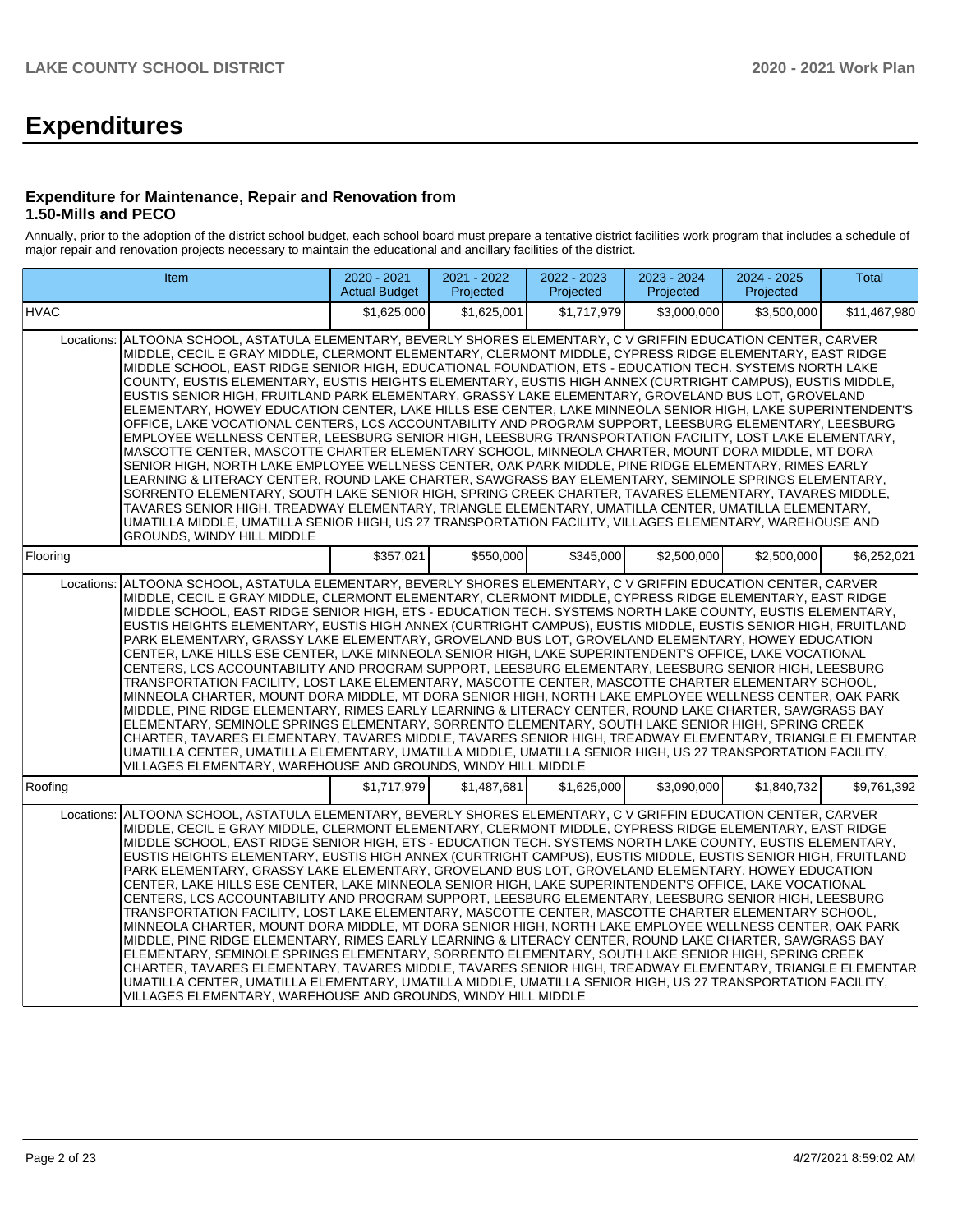| Safety to Life |                                                                                                                                                                                                                                                                                                                                                                                                                                                                                                                                                                                                                                                                                                                                                                                                                                                                                                                                                                                                                                                                                                                                                                                                                                                                                                                                                                                                                                                                                                                                                                                          | \$50,000  | \$50,000  | \$50,000  | \$50,000  | \$50,000  | \$250,000   |
|----------------|------------------------------------------------------------------------------------------------------------------------------------------------------------------------------------------------------------------------------------------------------------------------------------------------------------------------------------------------------------------------------------------------------------------------------------------------------------------------------------------------------------------------------------------------------------------------------------------------------------------------------------------------------------------------------------------------------------------------------------------------------------------------------------------------------------------------------------------------------------------------------------------------------------------------------------------------------------------------------------------------------------------------------------------------------------------------------------------------------------------------------------------------------------------------------------------------------------------------------------------------------------------------------------------------------------------------------------------------------------------------------------------------------------------------------------------------------------------------------------------------------------------------------------------------------------------------------------------|-----------|-----------|-----------|-----------|-----------|-------------|
| Locations:     | ALTOONA SCHOOL, ASTATULA ELEMENTARY, BEVERLY SHORES ELEMENTARY, C V GRIFFIN EDUCATION CENTER, CARVER<br>MIDDLE, CECIL E GRAY MIDDLE, CLERMONT ELEMENTARY, CLERMONT MIDDLE, CYPRESS RIDGE ELEMENTARY, EAST RIDGE<br>MIDDLE SCHOOL, EAST RIDGE SENIOR HIGH, ETS - EDUCATION TECH. SYSTEMS NORTH LAKE COUNTY, EUSTIS ELEMENTARY,<br>EUSTIS HEIGHTS ELEMENTARY, EUSTIS HIGH ANNEX (CURTRIGHT CAMPUS), EUSTIS MIDDLE, EUSTIS SENIOR HIGH, FRUITLAND<br>PARK ELEMENTARY, GRASSY LAKE ELEMENTARY, GROVELAND BUS LOT, GROVELAND ELEMENTARY, HOWEY EDUCATION<br>CENTER, LAKE HILLS ESE CENTER, LAKE MINNEOLA SENIOR HIGH, LAKE SUPERINTENDENT'S OFFICE, LAKE VOCATIONAL<br>CENTERS, LCS ACCOUNTABILITY AND PROGRAM SUPPORT, LEESBURG ELEMENTARY, LEESBURG SENIOR HIGH, LEESBURG<br>TRANSPORTATION FACILITY, LOST LAKE ELEMENTARY, MASCOTTE CENTER, MASCOTTE CHARTER ELEMENTARY SCHOOL,<br>MINNEOLA CHARTER, MOUNT DORA MIDDLE, MT DORA SENIOR HIGH, NORTH LAKE EMPLOYEE WELLNESS CENTER, OAK PARK<br>MIDDLE, PINE RIDGE ELEMENTARY, RIMES EARLY LEARNING & LITERACY CENTER, ROUND LAKE CHARTER, SAWGRASS BAY<br>ELEMENTARY, SEMINOLE SPRINGS ELEMENTARY, SORRENTO ELEMENTARY, SOUTH LAKE SENIOR HIGH, SPRING CREEK<br>CHARTER, TAVARES ELEMENTARY, TAVARES MIDDLE, TAVARES SENIOR HIGH, TREADWAY ELEMENTARY, TRIANGLE ELEMENTAR<br>UMATILLA CENTER, UMATILLA ELEMENTARY, UMATILLA MIDDLE, UMATILLA SENIOR HIGH, US 27 TRANSPORTATION FACILITY,<br>VILLAGES ELEMENTARY, WAREHOUSE AND GROUNDS, WINDY HILL MIDDLE                                                                                   |           |           |           |           |           |             |
| Fencing        |                                                                                                                                                                                                                                                                                                                                                                                                                                                                                                                                                                                                                                                                                                                                                                                                                                                                                                                                                                                                                                                                                                                                                                                                                                                                                                                                                                                                                                                                                                                                                                                          | \$50,000  | \$10,000  | \$10,000  | \$10,000  | \$10,000  | \$90,000    |
|                | Locations: ALTOONA SCHOOL, ASTATULA ELEMENTARY, BEVERLY SHORES ELEMENTARY, C V GRIFFIN EDUCATION CENTER, CARVER<br>MIDDLE, CECIL E GRAY MIDDLE, CLERMONT ELEMENTARY, CLERMONT MIDDLE, CYPRESS RIDGE ELEMENTARY, EAST RIDGE<br>MIDDLE SCHOOL, EAST RIDGE SENIOR HIGH, EDUCATIONAL FOUNDATION, ETS - EDUCATION TECH. SYSTEMS NORTH LAKE<br>COUNTY, EUSTIS ELEMENTARY, EUSTIS HEIGHTS ELEMENTARY, EUSTIS HIGH ANNEX (CURTRIGHT CAMPUS), EUSTIS MIDDLE,<br>EUSTIS SENIOR HIGH, FRUITLAND PARK ELEMENTARY, GRASSY LAKE ELEMENTARY, GROVELAND BUS LOT, GROVELAND<br>ELEMENTARY, HOWEY EDUCATION CENTER, LAKE HILLS ESE CENTER, LAKE MINNEOLA SENIOR HIGH, LAKE SUPERINTENDENT'S<br>OFFICE, LAKE VOCATIONAL CENTERS, LCS ACCOUNTABILITY AND PROGRAM SUPPORT, LEESBURG ELEMENTARY, LEESBURG<br>EMPLOYEE WELLNESS CENTER, LEESBURG SENIOR HIGH, LEESBURG TRANSPORTATION FACILITY, LOST LAKE ELEMENTARY,<br>MASCOTTE CENTER, MASCOTTE CHARTER ELEMENTARY SCHOOL, MINNEOLA CHARTER, MOUNT DORA MIDDLE, MT DORA<br>SENIOR HIGH, NORTH LAKE EMPLOYEE WELLNESS CENTER, OAK PARK MIDDLE, PINE RIDGE ELEMENTARY, RIMES EARLY<br>LEARNING & LITERACY CENTER, ROUND LAKE CHARTER, SAWGRASS BAY ELEMENTARY, SEMINOLE SPRINGS ELEMENTARY,<br>SORRENTO ELEMENTARY, SOUTH LAKE SENIOR HIGH, SPRING CREEK CHARTER, TAVARES ELEMENTARY, TAVARES MIDDLE,<br>TAVARES SENIOR HIGH. TREADWAY ELEMENTARY. TRIANGLE ELEMENTARY. UMATILLA CENTER. UMATILLA ELEMENTARY.<br>UMATILLA MIDDLE, UMATILLA SENIOR HIGH, US 27 TRANSPORTATION FACILITY, VILLAGES ELEMENTARY, WAREHOUSE AND<br><b>GROUNDS, WINDY HILL MIDDLE</b> |           |           |           |           |           |             |
| Parking        |                                                                                                                                                                                                                                                                                                                                                                                                                                                                                                                                                                                                                                                                                                                                                                                                                                                                                                                                                                                                                                                                                                                                                                                                                                                                                                                                                                                                                                                                                                                                                                                          | \$300,000 | \$100,000 | \$325,000 | \$50,000  | \$325,000 | \$1,100,000 |
|                | Locations: ALTOONA SCHOOL, ASTATULA ELEMENTARY, BEVERLY SHORES ELEMENTARY, C V GRIFFIN EDUCATION CENTER, CARVER<br>MIDDLE, CECIL E GRAY MIDDLE, CLERMONT ELEMENTARY, CLERMONT MIDDLE, CYPRESS RIDGE ELEMENTARY, EAST RIDGE<br>MIDDLE SCHOOL, EAST RIDGE SENIOR HIGH, EDUCATIONAL FOUNDATION, ETS - EDUCATION TECH. SYSTEMS NORTH LAKE<br>COUNTY, EUSTIS ELEMENTARY, EUSTIS HEIGHTS ELEMENTARY, EUSTIS HIGH ANNEX (CURTRIGHT CAMPUS), EUSTIS MIDDLE,<br>EUSTIS SENIOR HIGH, FRUITLAND PARK ELEMENTARY, GRASSY LAKE ELEMENTARY, GROVELAND BUS LOT, GROVELAND<br>ELEMENTARY, HOWEY EDUCATION CENTER, LAKE HILLS ESE CENTER, LAKE MINNEOLA SENIOR HIGH, LAKE SUPERINTENDENT'S<br>OFFICE, LAKE VOCATIONAL CENTERS, LCS ACCOUNTABILITY AND PROGRAM SUPPORT, LEESBURG ELEMENTARY, LEESBURG<br>EMPLOYEE WELLNESS CENTER, LEESBURG SENIOR HIGH, LEESBURG TRANSPORTATION FACILITY, LOST LAKE ELEMENTARY,<br>MASCOTTE CENTER, MASCOTTE CHARTER ELEMENTARY SCHOOL, MINNEOLA CHARTER, MOUNT DORA MIDDLE, MT DORA<br>SENIOR HIGH, NORTH LAKE EMPLOYEE WELLNESS CENTER, OAK PARK MIDDLE, PINE RIDGE ELEMENTARY, RIMES EARLY<br>LEARNING & LITERACY CENTER. ROUND LAKE CHARTER. SAWGRASS BAY ELEMENTARY. SEMINOLE SPRINGS ELEMENTARY.<br>SORRENTO ELEMENTARY, SOUTH LAKE SENIOR HIGH, SPRING CREEK CHARTER, TAVARES ELEMENTARY, TAVARES MIDDLE,<br>TAVARES SENIOR HIGH, TREADWAY ELEMENTARY, TRIANGLE ELEMENTARY, UMATILLA CENTER, UMATILLA ELEMENTARY,<br>UMATILLA MIDDLE, UMATILLA SENIOR HIGH, US 27 TRANSPORTATION FACILITY, VILLAGES ELEMENTARY, WAREHOUSE AND<br>GROUNDS, WINDY HILL MIDDLE        |           |           |           |           |           |             |
| Electrical     |                                                                                                                                                                                                                                                                                                                                                                                                                                                                                                                                                                                                                                                                                                                                                                                                                                                                                                                                                                                                                                                                                                                                                                                                                                                                                                                                                                                                                                                                                                                                                                                          | \$345,000 | \$205,000 | \$175,000 | \$350,000 | \$905,739 | \$1,980,739 |
| Locations:     | ALTOONA SCHOOL, ASTATULA ELEMENTARY, BEVERLY SHORES ELEMENTARY, C V GRIFFIN EDUCATION CENTER, CARVER<br>MIDDLE, CECIL E GRAY MIDDLE, CLERMONT ELEMENTARY, CLERMONT MIDDLE, CYPRESS RIDGE ELEMENTARY, EAST RIDGE<br>MIDDLE SCHOOL, EAST RIDGE SENIOR HIGH, ETS - EDUCATION TECH. SYSTEMS NORTH LAKE COUNTY, EUSTIS ELEMENTARY,<br>EUSTIS HEIGHTS ELEMENTARY, EUSTIS HIGH ANNEX (CURTRIGHT CAMPUS), EUSTIS MIDDLE, EUSTIS SENIOR HIGH, FRUITLAND<br>PARK ELEMENTARY, GRASSY LAKE ELEMENTARY, GROVELAND BUS LOT, GROVELAND ELEMENTARY, HOWEY EDUCATION<br>CENTER, LAKE HILLS ESE CENTER, LAKE MINNEOLA SENIOR HIGH, LAKE SUPERINTENDENT'S OFFICE, LAKE VOCATIONAL<br>CENTERS, LCS ACCOUNTABILITY AND PROGRAM SUPPORT, LEESBURG ELEMENTARY, LEESBURG SENIOR HIGH, LEESBURG<br>TRANSPORTATION FACILITY, LOST LAKE ELEMENTARY, MASCOTTE CENTER, MASCOTTE CHARTER ELEMENTARY SCHOOL,<br>MINNEOLA CHARTER, MOUNT DORA MIDDLE, MT DORA SENIOR HIGH, NORTH LAKE EMPLOYEE WELLNESS CENTER, OAK PARK<br>MIDDLE, PINE RIDGE ELEMENTARY, RIMES EARLY LEARNING & LITERACY CENTER, ROUND LAKE CHARTER, SAWGRASS BAY<br>ELEMENTARY, SEMINOLE SPRINGS ELEMENTARY, SORRENTO ELEMENTARY, SOUTH LAKE SENIOR HIGH, SPRING CREEK<br> CHARTER, TAVARES ELEMENTARY, TAVARES MIDDLE, TAVARES SENIOR HIGH, TREADWAY ELEMENTARY, TRIANGLE ELEMENTAR <br>UMATILLA CENTER, UMATILLA ELEMENTARY, UMATILLA MIDDLE, UMATILLA SENIOR HIGH, US 27 TRANSPORTATION FACILITY,<br>VILLAGES ELEMENTARY, WAREHOUSE AND GROUNDS, WINDY HILL MIDDLE                                                                                 |           |           |           |           |           |             |
| Fire Alarm     |                                                                                                                                                                                                                                                                                                                                                                                                                                                                                                                                                                                                                                                                                                                                                                                                                                                                                                                                                                                                                                                                                                                                                                                                                                                                                                                                                                                                                                                                                                                                                                                          | \$200,000 | \$200,000 | \$150,000 | \$350,000 | \$0       | \$900,000   |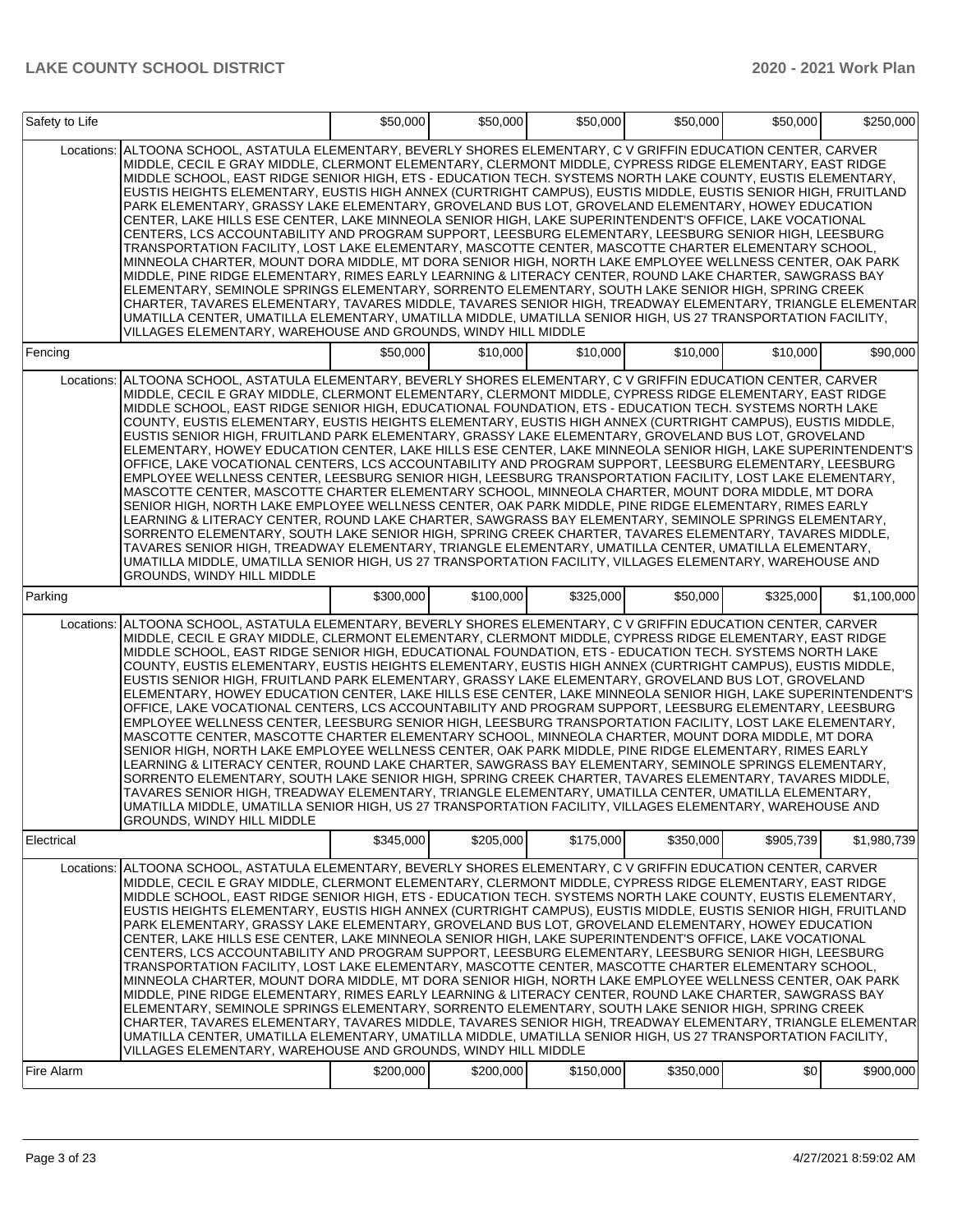| Telephone/Intercom System<br><b>Closed Circuit Television</b><br>Paint<br>Locations: | Locations: No Locations for this expenditure.<br>Locations: No Locations for this expenditure.                                                                                                                                                                                                                                                                                                                                                                                                                                                                                                                                                                                                                                                                                                                                                                                                                                                                                                                                                                                                                                                                                                                                                                                                                                                                                                                                                                                                                                | \$0<br>\$0  | \$0<br>\$0  | \$0         | \$0          | \$0          | \$0          |
|--------------------------------------------------------------------------------------|-------------------------------------------------------------------------------------------------------------------------------------------------------------------------------------------------------------------------------------------------------------------------------------------------------------------------------------------------------------------------------------------------------------------------------------------------------------------------------------------------------------------------------------------------------------------------------------------------------------------------------------------------------------------------------------------------------------------------------------------------------------------------------------------------------------------------------------------------------------------------------------------------------------------------------------------------------------------------------------------------------------------------------------------------------------------------------------------------------------------------------------------------------------------------------------------------------------------------------------------------------------------------------------------------------------------------------------------------------------------------------------------------------------------------------------------------------------------------------------------------------------------------------|-------------|-------------|-------------|--------------|--------------|--------------|
|                                                                                      |                                                                                                                                                                                                                                                                                                                                                                                                                                                                                                                                                                                                                                                                                                                                                                                                                                                                                                                                                                                                                                                                                                                                                                                                                                                                                                                                                                                                                                                                                                                               |             |             |             |              |              |              |
|                                                                                      |                                                                                                                                                                                                                                                                                                                                                                                                                                                                                                                                                                                                                                                                                                                                                                                                                                                                                                                                                                                                                                                                                                                                                                                                                                                                                                                                                                                                                                                                                                                               |             |             |             |              |              |              |
|                                                                                      |                                                                                                                                                                                                                                                                                                                                                                                                                                                                                                                                                                                                                                                                                                                                                                                                                                                                                                                                                                                                                                                                                                                                                                                                                                                                                                                                                                                                                                                                                                                               |             |             | \$0         | \$0          | \$0          | \$0          |
|                                                                                      |                                                                                                                                                                                                                                                                                                                                                                                                                                                                                                                                                                                                                                                                                                                                                                                                                                                                                                                                                                                                                                                                                                                                                                                                                                                                                                                                                                                                                                                                                                                               |             |             |             |              |              |              |
|                                                                                      |                                                                                                                                                                                                                                                                                                                                                                                                                                                                                                                                                                                                                                                                                                                                                                                                                                                                                                                                                                                                                                                                                                                                                                                                                                                                                                                                                                                                                                                                                                                               | \$955,000   | \$978,368   | \$1,234,042 | \$1,500,000  | \$1,500,550  | \$6,167,960  |
|                                                                                      | ALTOONA SCHOOL, ASTATULA ELEMENTARY, BEVERLY SHORES ELEMENTARY, C V GRIFFIN EDUCATION CENTER, CARVER<br>MIDDLE, CECIL E GRAY MIDDLE, CLERMONT ELEMENTARY, CLERMONT MIDDLE, CYPRESS RIDGE ELEMENTARY, EAST RIDGE<br>MIDDLE SCHOOL. EAST RIDGE SENIOR HIGH. ETS - EDUCATION TECH. SYSTEMS NORTH LAKE COUNTY. EUSTIS ELEMENTARY.<br>EUSTIS HEIGHTS ELEMENTARY, EUSTIS HIGH ANNEX (CURTRIGHT CAMPUS), EUSTIS MIDDLE, EUSTIS SENIOR HIGH, FRUITLAND<br>PARK ELEMENTARY, GRASSY LAKE ELEMENTARY, GROVELAND BUS LOT, GROVELAND ELEMENTARY, HOWEY EDUCATION<br>CENTER, LAKE HILLS ESE CENTER, LAKE MINNEOLA SENIOR HIGH, LAKE SUPERINTENDENT'S OFFICE, LAKE VOCATIONAL<br>CENTERS, LCS ACCOUNTABILITY AND PROGRAM SUPPORT, LEESBURG ELEMENTARY, LEESBURG SENIOR HIGH, LEESBURG<br>TRANSPORTATION FACILITY, LOST LAKE ELEMENTARY, MASCOTTE CENTER, MASCOTTE CHARTER ELEMENTARY SCHOOL,<br>MINNEOLA CHARTER, MOUNT DORA MIDDLE, MT DORA SENIOR HIGH, NORTH LAKE EMPLOYEE WELLNESS CENTER, OAK PARK<br>MIDDLE, PINE RIDGE ELEMENTARY, RIMES EARLY LEARNING & LITERACY CENTER, ROUND LAKE CHARTER, SAWGRASS BAY<br>ELEMENTARY, SEMINOLE SPRINGS ELEMENTARY, SORRENTO ELEMENTARY, SOUTH LAKE SENIOR HIGH, SPRING CREEK<br>CHARTER, TAVARES ELEMENTARY, TAVARES MIDDLE, TAVARES SENIOR HIGH, TREADWAY ELEMENTARY, TRIANGLE ELEMENTAR<br>UMATILLA CENTER, UMATILLA ELEMENTARY, UMATILLA MIDDLE, UMATILLA SENIOR HIGH, US 27 TRANSPORTATION FACILITY,<br>VILLAGES ELEMENTARY, WAREHOUSE AND GROUNDS, WINDY HILL MIDDLE                        |             |             |             |              |              |              |
| Maintenance/Repair                                                                   |                                                                                                                                                                                                                                                                                                                                                                                                                                                                                                                                                                                                                                                                                                                                                                                                                                                                                                                                                                                                                                                                                                                                                                                                                                                                                                                                                                                                                                                                                                                               | \$600,000   | \$998.950   | \$867,979   | \$600,000    | \$867,979    | \$3,934,908  |
| Locations:                                                                           | ALTOONA SCHOOL, ASTATULA ELEMENTARY, BEVERLY SHORES ELEMENTARY, C V GRIFFIN EDUCATION CENTER, CARVER<br>MIDDLE, CECIL E GRAY MIDDLE, CLERMONT ELEMENTARY, CLERMONT MIDDLE, CYPRESS RIDGE ELEMENTARY, EAST RIDGE<br>MIDDLE SCHOOL, EAST RIDGE SENIOR HIGH, ETS - EDUCATION TECH. SYSTEMS NORTH LAKE COUNTY, EUSTIS ELEMENTARY,<br>EUSTIS HEIGHTS ELEMENTARY, EUSTIS HIGH ANNEX (CURTRIGHT CAMPUS), EUSTIS MIDDLE, EUSTIS SENIOR HIGH, FRUITLAND<br>PARK ELEMENTARY, GRASSY LAKE ELEMENTARY, GROVELAND BUS LOT, GROVELAND ELEMENTARY, HOWEY EDUCATION<br>CENTER, LAKE HILLS ESE CENTER, LAKE MINNEOLA SENIOR HIGH, LAKE SUPERINTENDENT'S OFFICE, LAKE VOCATIONAL<br>CENTERS, LCS ACCOUNTABILITY AND PROGRAM SUPPORT, LEESBURG ELEMENTARY, LEESBURG SENIOR HIGH, LEESBURG<br>TRANSPORTATION FACILITY, LOST LAKE ELEMENTARY, MASCOTTE CENTER, MASCOTTE CHARTER ELEMENTARY SCHOOL,<br>MINNEOLA CHARTER, MOUNT DORA MIDDLE, MT DORA SENIOR HIGH, NORTH LAKE EMPLOYEE WELLNESS CENTER, OAK PARK<br>MIDDLE, PINE RIDGE ELEMENTARY, RIMES EARLY LEARNING & LITERACY CENTER, ROUND LAKE CHARTER, SAWGRASS BAY<br>ELEMENTARY, SEMINOLE SPRINGS ELEMENTARY, SORRENTO ELEMENTARY, SOUTH LAKE SENIOR HIGH, SPRING CREEK<br> CHARTER, TAVARES ELEMENTARY, TAVARES MIDDLE, TAVARES SENIOR HIGH, TREADWAY ELEMENTARY, TRIANGLE ELEMENTAR <br>UMATILLA CENTER, UMATILLA ELEMENTARY, UMATILLA MIDDLE, UMATILLA SENIOR HIGH, US 27 TRANSPORTATION FACILITY,<br>VILLAGES ELEMENTARY, WAREHOUSE AND GROUNDS, WINDY HILL MIDDLE<br><b>Sub Total:</b> | \$6,200,000 | \$6,205,000 | \$6,500,000 | \$11,500,000 | \$11,500,000 | \$41,905,000 |

| <b>IPECO Maintenance Expenditures</b> | \$0         | \$0         | \$0 <sub>1</sub> | ሶሳ<br>υU     | \$0          | \$0          |
|---------------------------------------|-------------|-------------|------------------|--------------|--------------|--------------|
| 1.50 Mill Sub Total: I                | \$7,000,000 | \$7,000,000 | \$7,000,000      | \$12,000,000 | \$12,000,000 | \$45,000,000 |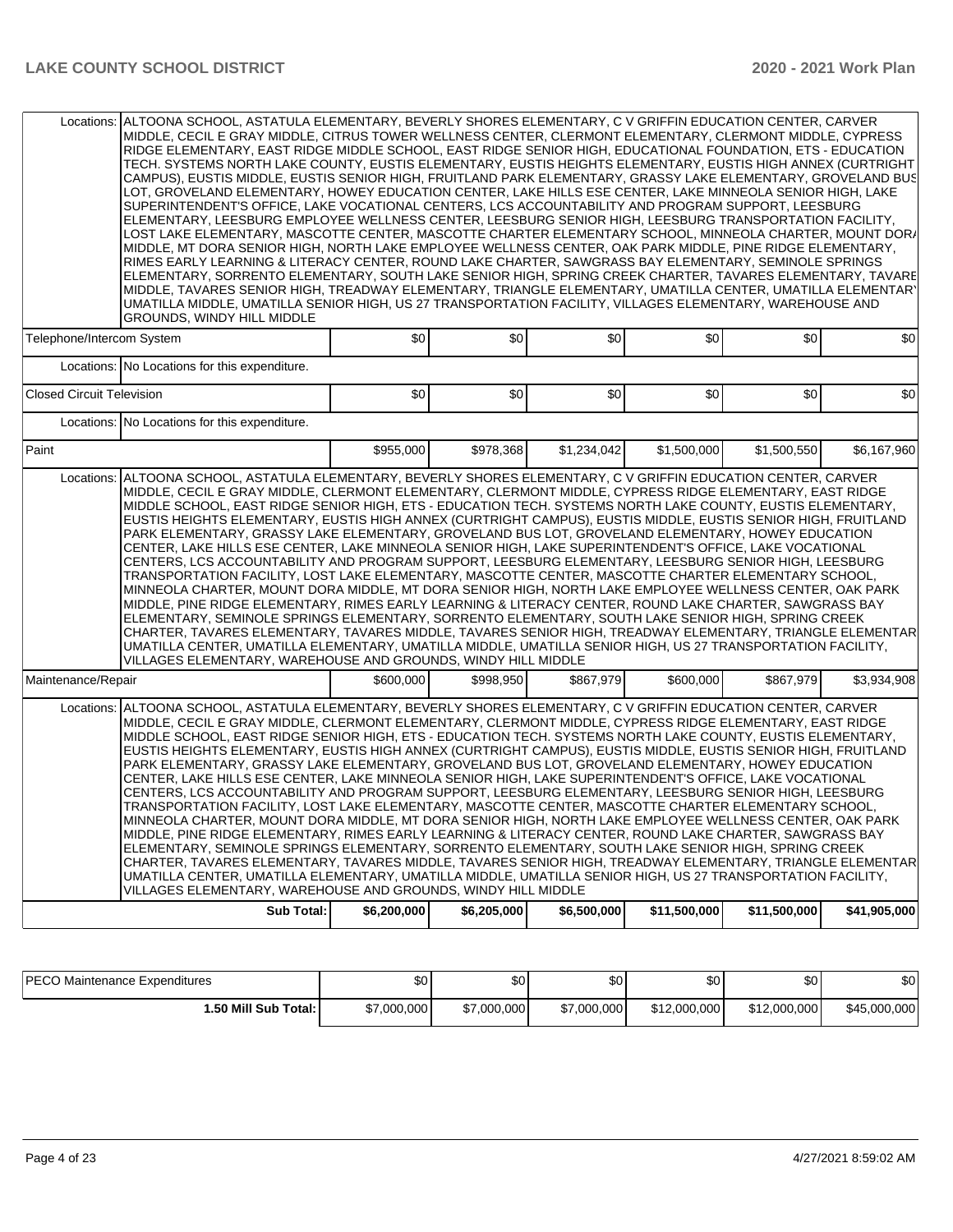| <b>Other Items</b>                                                                                                                                                                                                                                                                                                                                                                                                                                                                                                                                                                                                                                                                                                                                                                                                                                                                                                                                                                                                                                                                                                                                                                                                                                                                                                                                                                                                                                                                                                 | $2020 - 2021$<br><b>Actual Budget</b> | 2021 - 2022<br>Projected | 2022 - 2023<br>Projected | 2023 - 2024<br>Projected | $2024 - 2025$<br>Projected | <b>Total</b> |
|--------------------------------------------------------------------------------------------------------------------------------------------------------------------------------------------------------------------------------------------------------------------------------------------------------------------------------------------------------------------------------------------------------------------------------------------------------------------------------------------------------------------------------------------------------------------------------------------------------------------------------------------------------------------------------------------------------------------------------------------------------------------------------------------------------------------------------------------------------------------------------------------------------------------------------------------------------------------------------------------------------------------------------------------------------------------------------------------------------------------------------------------------------------------------------------------------------------------------------------------------------------------------------------------------------------------------------------------------------------------------------------------------------------------------------------------------------------------------------------------------------------------|---------------------------------------|--------------------------|--------------------------|--------------------------|----------------------------|--------------|
| Plumbing                                                                                                                                                                                                                                                                                                                                                                                                                                                                                                                                                                                                                                                                                                                                                                                                                                                                                                                                                                                                                                                                                                                                                                                                                                                                                                                                                                                                                                                                                                           | \$750,000                             | \$745,000                | \$500,000                | \$500,000                | \$500,000                  | \$2,995,000  |
| Locations ALTOONA SCHOOL, ASTATULA ELEMENTARY, BEVERLY SHORES ELEMENTARY, C V GRIFFIN EDUCATION CENTER, CARVER<br>MIDDLE, CECIL E GRAY MIDDLE, CLERMONT ELEMENTARY, CLERMONT MIDDLE, CYPRESS RIDGE ELEMENTARY, EAST RIDGE<br>MIDDLE SCHOOL, EAST RIDGE SENIOR HIGH, ETS - EDUCATION TECH. SYSTEMS NORTH LAKE COUNTY, EUSTIS ELEMENTARY,<br>EUSTIS HEIGHTS ELEMENTARY, EUSTIS HIGH ANNEX (CURTRIGHT CAMPUS), EUSTIS MIDDLE, EUSTIS SENIOR HIGH,<br>FRUITLAND PARK ELEMENTARY, GRASSY LAKE ELEMENTARY, GROVELAND BUS LOT, GROVELAND ELEMENTARY, HOWEY<br>EDUCATION CENTER, LAKE HILLS ESE CENTER, LAKE MINNEOLA SENIOR HIGH, LAKE SUPERINTENDENT'S OFFICE, LAKE<br>VOCATIONAL CENTERS, LCS ACCOUNTABILITY AND PROGRAM SUPPORT, LEESBURG ELEMENTARY, LEESBURG SENIOR HIGH,<br>LEESBURG TRANSPORTATION FACILITY, LOST LAKE ELEMENTARY, MASCOTTE CENTER, MASCOTTE CHARTER ELEMENTARY<br>SCHOOL, MINNEOLA CHARTER, MOUNT DORA MIDDLE, MT DORA SENIOR HIGH, NORTH LAKE EMPLOYEE WELLNESS CENTER,<br>OAK PARK MIDDLE, PINE RIDGE ELEMENTARY, RIMES EARLY LEARNING & LITERACY CENTER, ROUND LAKE CHARTER,<br>SAWGRASS BAY ELEMENTARY, SEMINOLE SPRINGS ELEMENTARY, SORRENTO ELEMENTARY, SOUTH LAKE SENIOR HIGH,<br>SPRING CREEK CHARTER, TAVARES ELEMENTARY, TAVARES MIDDLE, TAVARES SENIOR HIGH, TREADWAY ELEMENTARY,<br>TRIANGLE ELEMENTARY, UMATILLA CENTER, UMATILLA ELEMENTARY, UMATILLA MIDDLE, UMATILLA SENIOR HIGH, US 27<br>TRANSPORTATION FACILITY, VILLAGES ELEMENTARY, WAREHOUSE AND GROUNDS, WINDY HILL MIDDLE |                                       |                          |                          |                          |                            |              |
| Electronics                                                                                                                                                                                                                                                                                                                                                                                                                                                                                                                                                                                                                                                                                                                                                                                                                                                                                                                                                                                                                                                                                                                                                                                                                                                                                                                                                                                                                                                                                                        | \$50,000                              | \$50,000                 | \$0                      | \$0                      | \$0                        | \$100,000    |
| Locations ALTOONA SCHOOL, ASTATULA ELEMENTARY, BEVERLY SHORES ELEMENTARY, C V GRIFFIN EDUCATION CENTER, CARVER<br>MIDDLE, CECIL E GRAY MIDDLE, CLERMONT ELEMENTARY, CLERMONT MIDDLE, CYPRESS RIDGE ELEMENTARY, EAST RIDGE<br>MIDDLE SCHOOL, EAST RIDGE SENIOR HIGH, ETS - EDUCATION TECH. SYSTEMS NORTH LAKE COUNTY, EUSTIS ELEMENTARY,<br>EUSTIS HEIGHTS ELEMENTARY, EUSTIS HIGH ANNEX (CURTRIGHT CAMPUS), EUSTIS MIDDLE, EUSTIS SENIOR HIGH,<br>FRUITLAND PARK ELEMENTARY, GRASSY LAKE ELEMENTARY, GROVELAND BUS LOT, GROVELAND ELEMENTARY, HOWEY<br>EDUCATION CENTER, LAKE HILLS ESE CENTER, LAKE MINNEOLA SENIOR HIGH, LAKE SUPERINTENDENT'S OFFICE, LAKE<br>VOCATIONAL CENTERS, LCS ACCOUNTABILITY AND PROGRAM SUPPORT, LEESBURG ELEMENTARY, LEESBURG SENIOR HIGH,<br>LEESBURG TRANSPORTATION FACILITY. LOST LAKE ELEMENTARY. MASCOTTE CENTER. MASCOTTE CHARTER ELEMENTARY<br>SCHOOL, MINNEOLA CHARTER, MOUNT DORA MIDDLE, MT DORA SENIOR HIGH, NORTH LAKE EMPLOYEE WELLNESS CENTER,<br>OAK PARK MIDDLE, PINE RIDGE ELEMENTARY, RIMES EARLY LEARNING & LITERACY CENTER, ROUND LAKE CHARTER,<br>SAWGRASS BAY ELEMENTARY, SEMINOLE SPRINGS ELEMENTARY, SORRENTO ELEMENTARY, SOUTH LAKE SENIOR HIGH,<br>SPRING CREEK CHARTER, TAVARES ELEMENTARY, TAVARES MIDDLE, TAVARES SENIOR HIGH, TREADWAY ELEMENTARY,<br>TRIANGLE ELEMENTARY, UMATILLA CENTER, UMATILLA ELEMENTARY, UMATILLA MIDDLE, UMATILLA SENIOR HIGH, US 27<br>TRANSPORTATION FACILITY, VILLAGES ELEMENTARY, WAREHOUSE AND GROUNDS, WINDY HILL MIDDLE |                                       |                          |                          |                          |                            |              |
| Total:                                                                                                                                                                                                                                                                                                                                                                                                                                                                                                                                                                                                                                                                                                                                                                                                                                                                                                                                                                                                                                                                                                                                                                                                                                                                                                                                                                                                                                                                                                             | \$7,000,000                           | \$7,000,000              | \$7,000,000              | \$12,000,000             | \$12,000,000               | \$45,000,000 |

#### **Local 1.50 Mill Expenditure For Maintenance, Repair and Renovation**

Anticipated expenditures expected from local funding sources over the years covered by the current work plan.

| <b>Item</b>                                                   | $2020 - 2021$<br><b>Actual Budget</b> | 2021 - 2022<br>Projected | 2022 - 2023<br>Projected | 2023 - 2024<br>Projected | 2024 - 2025<br>Projected | <b>Total</b> |
|---------------------------------------------------------------|---------------------------------------|--------------------------|--------------------------|--------------------------|--------------------------|--------------|
| Remaining Maint and Repair from 1.5 Mills                     | \$7,000,000                           | \$7,000,000              | \$7,000,000              | \$12,000,000             | \$12,000,000             | \$45,000,000 |
| Maintenance/Repair Salaries                                   | \$6,000,000                           | \$6,000,000              | \$6,000,000              | \$6,000,000              | \$6,000,000              | \$30,000,000 |
| School Bus Purchases                                          | \$3,000,000                           | \$3,000,000              | \$4,000,000              | \$4,000,000              | \$3,000,000              | \$17,000,000 |
| Other Vehicle Purchases                                       | \$500,000                             | \$500,000                | \$500,000                | \$500,000                | \$400,000                | \$2,400,000  |
| Capital Outlay Equipment                                      | \$800,000                             | \$800,000                | \$800,000                | \$800,000                | \$800,000                | \$4,000,000  |
| Rent/Lease Payments                                           | \$0                                   | \$0                      | \$0                      | \$0                      | \$0                      | \$0          |
| <b>COP Debt Service</b>                                       | \$19,785,823                          | \$18,842,837             | \$18,793,177             | \$19,035,016             | \$19,051,941             | \$95,508,794 |
| Rent/Lease Relocatables                                       | \$1,150,000                           | \$1,150,000              | \$900,000                | \$900,000                | \$900,000                | \$5,000,000  |
| <b>Environmental Problems</b>                                 | \$0                                   | \$0                      | \$0                      | \$0                      | \$0                      | \$0          |
| s.1011.14 Debt Service                                        | \$0                                   | \$0                      | \$0                      | \$0                      | \$0                      | \$0          |
| Special Facilities Construction Account                       | \$0                                   | \$0                      | \$0                      | \$0                      | \$0                      | \$0          |
| Premiums for Property Casualty Insurance - 1011.71<br> (4a,b) | \$0                                   | \$0                      | \$0                      | \$0                      | \$0                      | \$0          |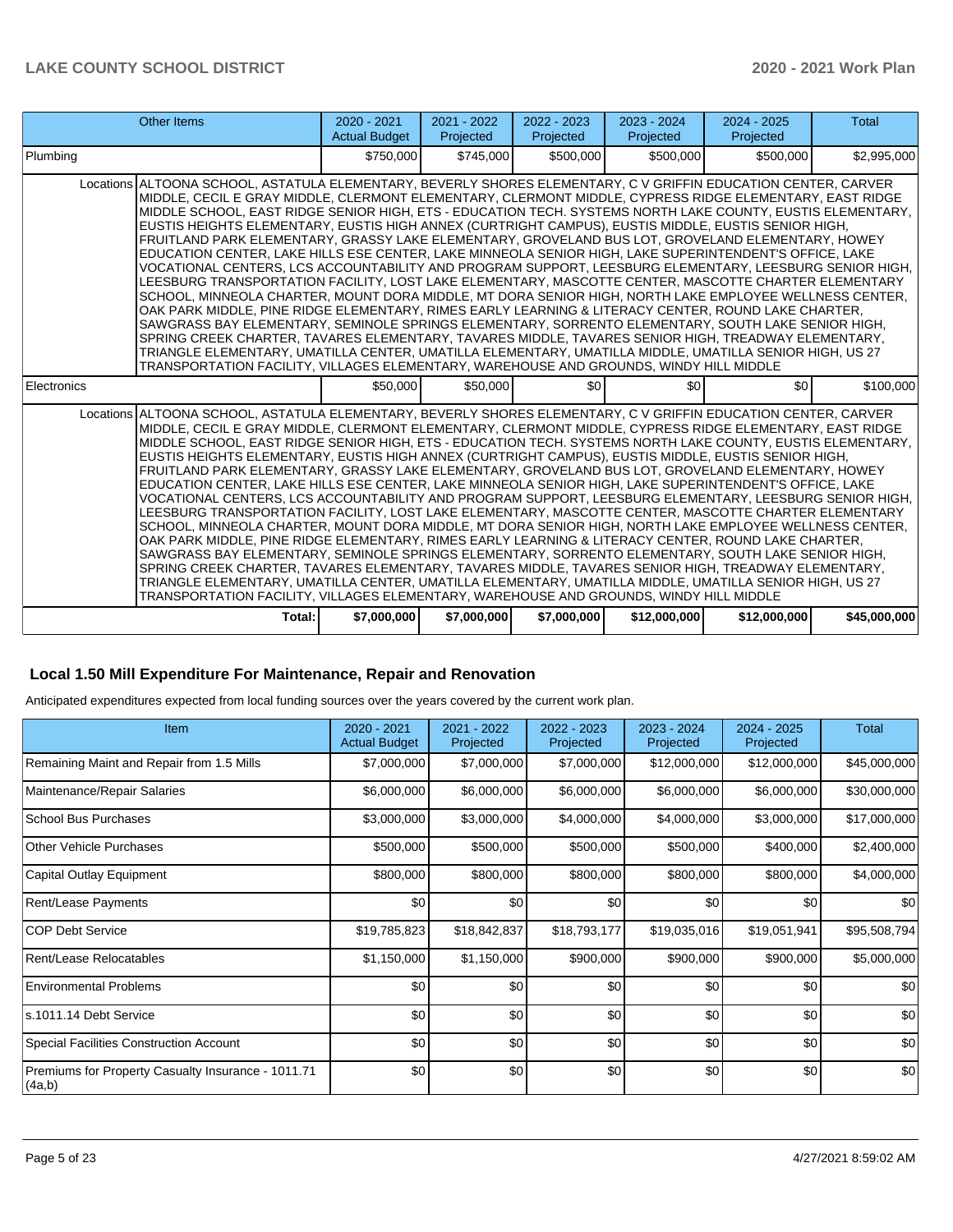| Qualified School Construction Bonds (QSCB) | \$0              | \$0          | \$0          | \$0          | \$0          | \$0           |
|--------------------------------------------|------------------|--------------|--------------|--------------|--------------|---------------|
| Qualified Zone Academy Bonds (QZAB)        | \$0 <sub>1</sub> | \$0          | \$0          | \$0          | \$0          | \$0           |
| Technology Refresh/Computer Upgrades       | \$3,500,000      | \$4,000,000  | \$3,400,000  | \$3,000,000  | \$3,650,000  | \$17,550,000  |
| Capital Software Transfer                  | \$1,100,000      | \$1,100,000  | \$1,100,000  | \$1,100,000  | \$1,100,000  | \$5,500,000   |
| Facilities Salaries                        | \$150,000        | \$200.000    | \$200,000    | \$200,000    | \$200,000    | \$950,000     |
| Local Expenditure Totals:                  | \$42,985,823     | \$42,592,837 | \$42,693,177 | \$47,535,016 | \$47,101,941 | \$222,908,794 |

## **Revenue**

#### **1.50 Mill Revenue Source**

Schedule of Estimated Capital Outlay Revenue from each currently approved source which is estimated to be available for expenditures on the projects included in the tentative district facilities work program. All amounts are NET after considering carryover balances, interest earned, new COP's, 1011.14 and 1011.15 loans, etc. Districts cannot use 1.5-Mill funds for salaries except for those explicitly associated with maintenance/repair projects. (1011.71 (5), F.S.)

| Item                                                                                | Fund | $2020 - 2021$<br><b>Actual Value</b> | 2021 - 2022<br>Projected | $2022 - 2023$<br>Projected | $2023 - 2024$<br>Projected | $2024 - 2025$<br>Projected | Total             |
|-------------------------------------------------------------------------------------|------|--------------------------------------|--------------------------|----------------------------|----------------------------|----------------------------|-------------------|
| (1) Non-exempt property<br>lassessed valuation                                      |      | \$27,168,261,806                     | \$28,798,357,639         | \$30,814,242,361           | \$32,971,239,583           | \$35,279,226,389           | \$155,031,327,778 |
| $(2)$ The Millage projected for<br>discretionary capital outlay per<br>ls.1011.71   |      | 1.50                                 | 1.50                     | 1.50                       | 1.50                       | 1.50                       |                   |
| $(3)$ Full value of the 1.50-Mill<br>discretionary capital outlay per<br>ls.1011.71 |      | \$45,642,680                         | \$48,381,241             | \$51,767,927               | \$55,391,682               | \$59,269,100               | \$260,452,630     |
| $(4)$ Value of the portion of the 1.50<br>-Mill ACTUALLY levied                     | 370  | \$39,122,297                         | \$41,469,635             | \$44,372,509               | \$47,478,585               | \$50,802,086               | \$223,245,112     |
| $(5)$ Difference of lines (3) and (4)                                               |      | \$6,520,383                          | \$6,911,606              | \$7,395,418                | \$7,913,097                | \$8.467.014                | \$37,207,518      |

## **PECO Revenue Source**

The figure in the row designated "PECO Maintenance" will be subtracted from funds available for new construction because PECO maintenance dollars cannot be used for new construction.

| <b>Item</b>                          | Fund         | 2020 - 2021<br><b>Actual Budget</b> | 2021 - 2022<br>Projected | 2022 - 2023<br>Projected | 2023 - 2024<br>Projected | 2024 - 2025<br>Projected | Total |
|--------------------------------------|--------------|-------------------------------------|--------------------------|--------------------------|--------------------------|--------------------------|-------|
| <b>PECO New Construction</b>         | 340 <b>I</b> | \$0                                 | \$0                      | \$0                      | \$0l                     | \$0                      | \$0   |
| <b>PECO Maintenance Expenditures</b> |              | \$0                                 | \$0                      | \$0                      | ا 30                     | \$0                      | \$0   |
|                                      |              | \$0                                 | \$0                      | \$0                      | \$0                      | \$0                      | \$0   |

## **CO & DS Revenue Source**

Revenue from Capital Outlay and Debt Service funds.

| Item                                      | Fund  | 2020 - 2021<br><b>Actual Budget</b> | 2021 - 2022<br>Projected | $2022 - 2023$<br>Projected | 2023 - 2024<br>Projected | $2024 - 2025$<br>Projected | Total       |
|-------------------------------------------|-------|-------------------------------------|--------------------------|----------------------------|--------------------------|----------------------------|-------------|
| ICO & DS Cash Flow-through<br>Distributed | 360 l | \$775.022                           | \$775.022                | \$775.022                  | \$775.022                | \$775.022                  | \$3,875,110 |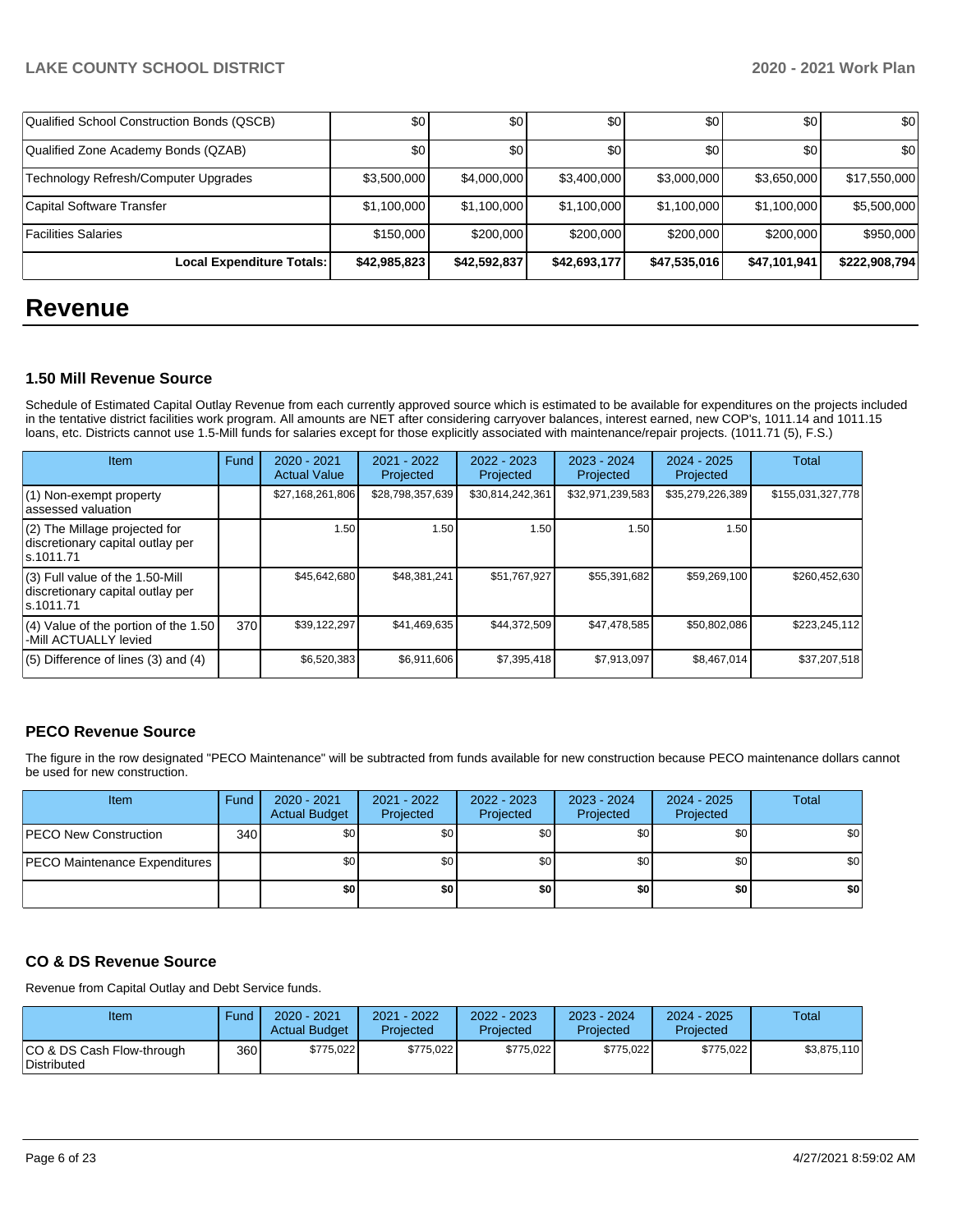| ICO & DS Interest on<br>Undistributed CO | 360 | \$46,827  | \$46,827  | \$46,827  | \$46,827  | \$46,827  | \$234,135   |
|------------------------------------------|-----|-----------|-----------|-----------|-----------|-----------|-------------|
|                                          |     | \$821.849 | \$821,849 | \$821,849 | \$821,849 | \$821,849 | \$4,109,245 |

#### **Fair Share Revenue Source**

All legally binding commitments for proportionate fair-share mitigation for impacts on public school facilities must be included in the 5-year district work program.

| Item                                                                                  | $2020 - 2021$<br><b>Actual Budget</b> | $2021 - 2022$<br>Projected | $2022 - 2023$<br>Projected | $2023 - 2024$<br>Projected | $2024 - 2025$<br>Projected | Total       |
|---------------------------------------------------------------------------------------|---------------------------------------|----------------------------|----------------------------|----------------------------|----------------------------|-------------|
| North County High School Capacity<br>Addition (Tavares High and Mount Dora<br>High)   | \$244.034                             | \$0                        | \$0                        | \$522.930                  | \$0                        | \$766.964   |
| South County High School Capacity (land<br>acquisition and new facility construction) | \$313.758                             | \$945.274                  | \$736.731                  | \$790.233                  | \$216.137                  | \$3,002,133 |
|                                                                                       | \$557.792                             | \$945.274                  | \$736,731                  | \$1,313,163                | \$216.137                  | \$3,769,097 |

#### **Sales Surtax Referendum**

Specific information about any referendum for a 1-cent or ½-cent surtax referendum during the previous year.

**Did the school district hold a surtax referendum during the past fiscal year 2019 - 2020?**

No

#### **Additional Revenue Source**

Any additional revenue sources

| Item                                                                                                   | $2020 - 2021$<br><b>Actual Value</b> | 2021 - 2022<br>Projected | 2022 - 2023<br>Projected | 2023 - 2024<br>Projected | 2024 - 2025<br>Projected | <b>Total</b> |
|--------------------------------------------------------------------------------------------------------|--------------------------------------|--------------------------|--------------------------|--------------------------|--------------------------|--------------|
| Proceeds from a s.1011.14/15 F.S. Loans                                                                | \$0                                  | \$0                      | \$0                      | \$0                      | \$0                      | \$0          |
| District Bonds - Voted local bond<br>referendum proceeds per s.9, Art VII<br><b>State Constitution</b> | \$0                                  | \$0                      | \$0                      | \$0                      | \$0                      | \$0          |
| Proceeds from Special Act Bonds                                                                        | \$0                                  | \$0                      | \$0                      | \$0                      | \$0                      | \$0          |
| Estimated Revenue from CO & DS Bond<br>Sale                                                            | \$0                                  | \$0                      | \$0                      | \$0                      | \$0                      | \$0          |
| Proceeds from Voted Capital<br>Improvements millage                                                    | \$0                                  | \$0                      | \$0                      | \$0                      | \$0                      | \$0          |
| Other Revenue for Other Capital Projects                                                               | \$0                                  | \$0                      | \$0                      | \$0                      | \$0                      | \$0          |
| Proceeds from 1/2 cent sales surtax<br>authorized by school board                                      | \$0                                  | \$0                      | \$0                      | \$0                      | \$0                      | \$0          |
| Proceeds from local governmental<br>infrastructure sales surtax                                        | \$16,250,000                         | \$16,750,000             | \$17,250,000             | \$17,750,000             | \$18,250,000             | \$86,250,000 |
| Proceeds from Certificates of<br>Participation (COP's) Sale                                            | \$0                                  | \$0                      | \$0                      | \$0                      | \$0                      | \$0          |
| Classrooms First Bond proceeds amount<br>authorized in FY 1997-98                                      | \$0                                  | \$0                      | \$0                      | \$0                      | \$0                      | \$0          |
| <b>Classrooms for Kids</b>                                                                             | \$0                                  | \$0                      | \$0                      | \$0                      | \$0                      | \$0          |
| <b>District Equity Recognition</b>                                                                     | \$0                                  | \$0                      | \$0                      | \$0                      | \$0                      | \$0          |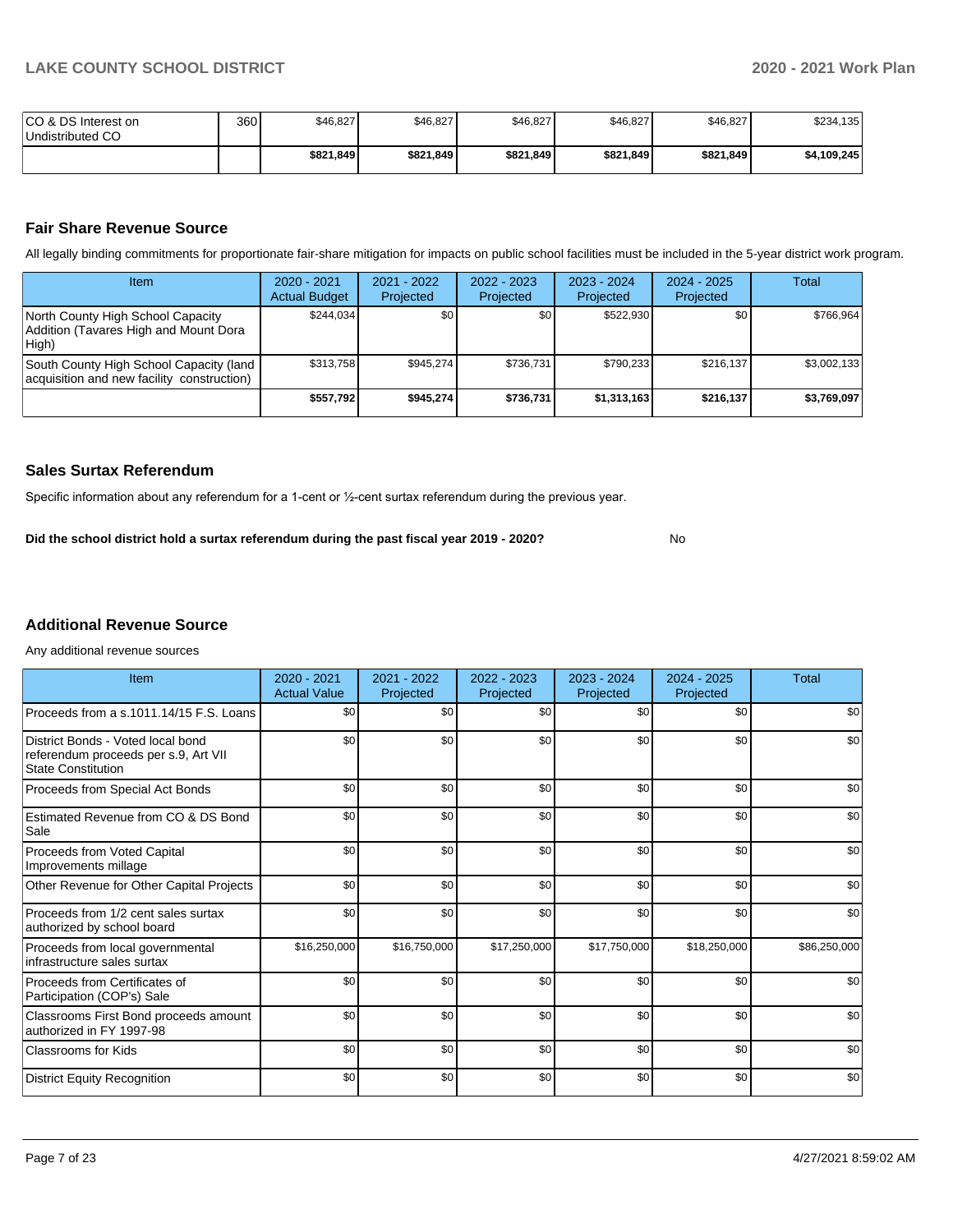| <b>Federal Grants</b>                                                                                                     | \$0           | \$0          | \$0          | \$0          | \$0          | \$0           |
|---------------------------------------------------------------------------------------------------------------------------|---------------|--------------|--------------|--------------|--------------|---------------|
| Proportionate share mitigation (actual<br>cash revenue only, not in kind donations)                                       | \$0           | \$0          | \$0          | \$0          | \$0          | \$0           |
| Impact fees received                                                                                                      | \$15,000,000  | \$15,050,000 | \$13,000,000 | \$14,500,000 | \$14,000,000 | \$71,550,000  |
| Private donations                                                                                                         | \$0           | \$0          | \$0          | \$0          | \$0          | \$0           |
| Grants from local governments or not-for-<br>profit organizations                                                         | \$0           | \$0          | \$0          | \$0          | \$0          | \$0           |
| Interest, Including Profit On Investment                                                                                  | \$100,000     | \$100,000    | \$100,000    | \$100,000    | \$100,000    | \$500,000     |
| Revenue from Bonds pledging proceeds<br>from 1 cent or 1/2 cent Sales Surtax                                              | \$0           | \$0          | \$0          | \$0          | \$0          | \$0           |
| <b>Total Fund Balance Carried Forward</b>                                                                                 | \$80,462,566  | \$0          | \$0          | \$0          | \$0          | \$80,462,566  |
| General Capital Outlay Obligated Fund<br><b>Balance Carried Forward From Total</b><br><b>Fund Balance Carried Forward</b> | \$0           | \$0          | \$0          | \$0          | \$0          | \$0           |
| Special Facilities Construction Account                                                                                   | \$0           | \$0          | \$0          | \$0          | \$0          | \$0           |
| One Cent - 1/2 Cent Sales Surtax Debt<br>Service From Total Fund Balance Carried<br>Forward                               | \$0           | \$0          | \$0          | \$0          | \$0          | \$0           |
| Capital Outlay Projects Funds Balance<br>Carried Forward From Total Fund<br><b>Balance Carried Forward</b>                | \$0           | \$0          | \$0          | \$0          | \$0          | \$0           |
| <b>Subtotal</b>                                                                                                           | \$111,812,566 | \$31,900,000 | \$30,350,000 | \$32,350,000 | \$32,350,000 | \$238,762,566 |

# **Total Revenue Summary**

| <b>Item Name</b>                                           | 2020 - 2021<br><b>Budget</b> | $2021 - 2022$<br>Projected | $2022 - 2023$<br>Projected | 2023 - 2024<br>Projected | $2024 - 2025$<br>Projected | <b>Five Year Total</b> |
|------------------------------------------------------------|------------------------------|----------------------------|----------------------------|--------------------------|----------------------------|------------------------|
| Local 1.5 Mill Discretionary Capital Outlay<br>Revenue     | \$39,122,297                 | \$41,469,635               | \$44,372,509               | \$47,478,585             | \$50,802,086               | \$223,245,112          |
| PECO and 1.5 Mill Maint and Other 1.5<br>Mill Expenditures | (\$42,985,823)               | (\$42,592,837)             | (S42, 693, 177)            | (\$47,535,016)           | (S47, 101, 941)            | (\$222,908,794)        |
| <b>IPECO Maintenance Revenue</b>                           | \$0                          | \$0 <sub>1</sub>           | \$0                        | \$0                      | \$0                        | \$0                    |
| <b>Available 1.50 Mill for New</b><br><b>Construction</b>  | ( \$3,863,526)               | (\$1,123,202)              | \$1,679,332                | ( \$56,431]              | \$3,700,145                | \$336,318              |

| <b>Item Name</b>                     | 2020 - 2021<br><b>Budget</b> | 2021 - 2022<br>Projected | 2022 - 2023<br>Projected | 2023 - 2024<br>Projected | 2024 - 2025<br>Projected | <b>Five Year Total</b> |
|--------------------------------------|------------------------------|--------------------------|--------------------------|--------------------------|--------------------------|------------------------|
| ICO & DS Revenue                     | \$821,849                    | \$821,849                | \$821.849                | \$821,849                | \$821,849                | \$4,109,245            |
| <b>PECO New Construction Revenue</b> | \$0                          | \$0 <sub>1</sub>         | \$0                      | \$0                      | \$0                      | \$0                    |
| Other/Additional Revenue             | \$112,370,358                | \$32,845,274             | \$31,086,731             | \$33,663,163             | \$32,566,137             | \$242,531,663          |
| <b>Total Additional Revenue</b>      | \$113,192,207                | \$33,667,123             | \$31,908,580             | \$34,485,012             | \$33,387,986             | \$246,640,908          |
| <b>Total Available Revenue</b>       | \$109,328,681                | \$32,543,921             | \$33,587,912             | \$34,428,581             | \$37,088,131             | \$246,977,226          |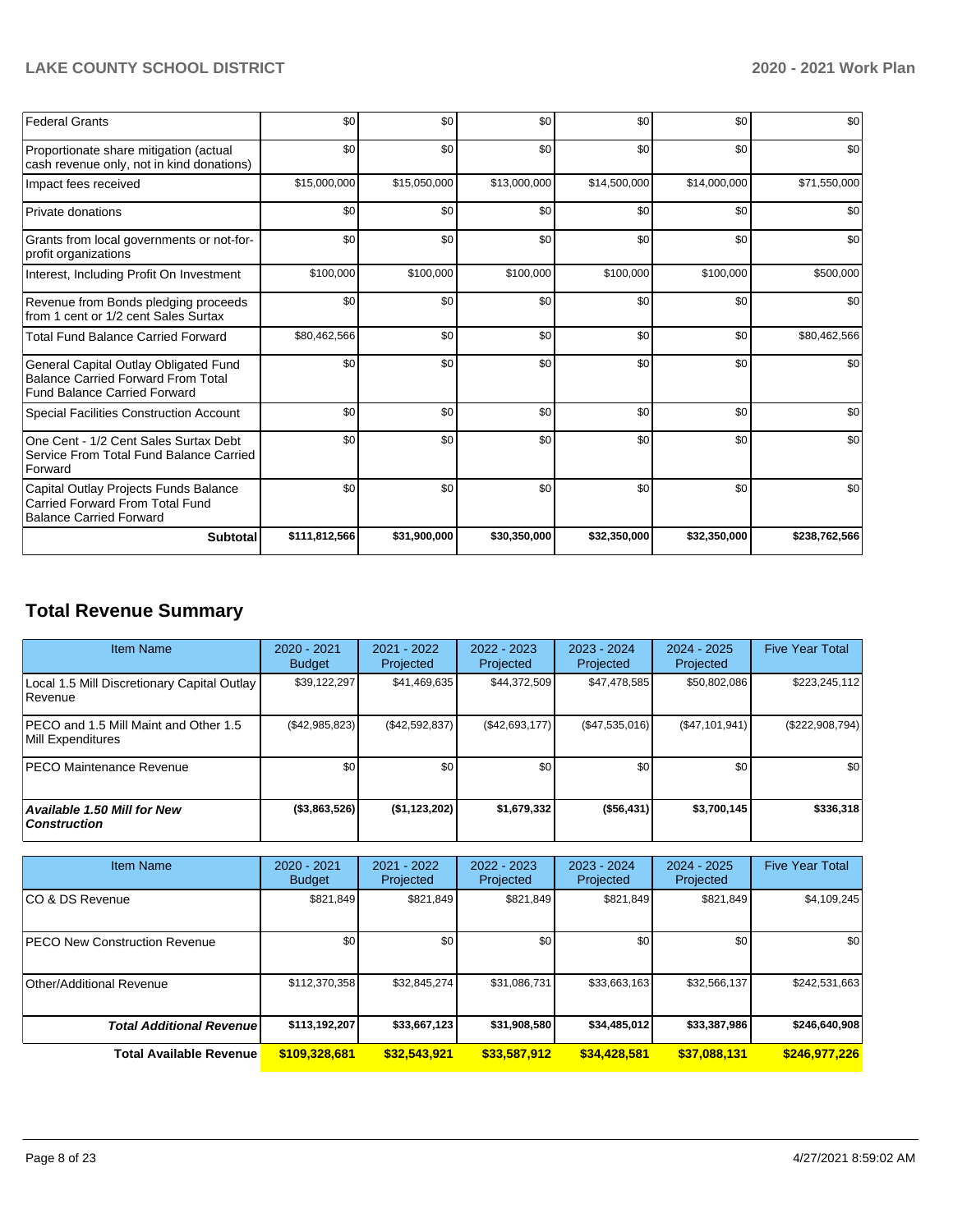# **Project Schedules**

#### **Capacity Project Schedules**

A schedule of capital outlay projects necessary to ensure the availability of satisfactory classrooms for the projected student enrollment in K-12 programs.

| <b>Project Description</b>                          | Location                                   |                          | 2020 - 2021  | 2021 - 2022 | 2022 - 2023 | 2023 - 2024     | 2024 - 2025 | Total            | Funded |
|-----------------------------------------------------|--------------------------------------------|--------------------------|--------------|-------------|-------------|-----------------|-------------|------------------|--------|
| <b>Classroom Addition</b>                           | LAKE MINNEOLA<br><b>SENIOR HIGH</b>        | Planned<br>Cost:         | \$12,250,000 | \$0         | \$0         | \$0             | \$0         | \$12,250,000 Yes |        |
|                                                     |                                            | <b>Student Stations:</b> | 500          | $\mathbf 0$ | $\mathbf 0$ | $\mathbf 0$     | $\mathbf 0$ | 500              |        |
|                                                     |                                            | <b>Total Classrooms:</b> | 20           | $\pmb{0}$   | $\pmb{0}$   | $\mathbf 0$     | $\pmb{0}$   | 20               |        |
|                                                     |                                            | Gross Sq Ft:             | 19,000       | $\mathbf 0$ | $\mathbf 0$ | $\mathbf 0$     | $\mathbf 0$ | 19,000           |        |
| Classroom Addition -<br><b>Planning Funds</b>       | LAKE HILLS ESE<br><b>CENTER</b>            | Planned<br>Cost:         | \$0          | \$0         | \$0         | \$0             | \$100,000   | \$100,000 Yes    |        |
|                                                     |                                            | <b>Student Stations:</b> | $\pmb{0}$    | $\pmb{0}$   | $\mathbf 0$ | $\pmb{0}$       | $\mathbf 0$ | $\pmb{0}$        |        |
|                                                     |                                            | <b>Total Classrooms:</b> | $\pmb{0}$    | $\pmb{0}$   | $\pmb{0}$   | $\Omega$        | $\Omega$    | $\Omega$         |        |
|                                                     |                                            | Gross Sq Ft:             | $\mathbf 0$  | $\mathbf 0$ | $\mathbf 0$ | $\mathbf 0$     | 6,000       | 6,000            |        |
| Remodeling and<br>Portable<br>Replacement           | <b>BEVERLY SHORES</b><br><b>ELEMENTARY</b> | Planned<br>Cost:         | \$100,000    | \$0         | \$2,000,000 | \$12,700,000    | \$0         | \$14,800,000 Yes |        |
|                                                     |                                            | <b>Student Stations:</b> | $\pmb{0}$    | $\pmb{0}$   | $\pmb{0}$   | $\pmb{0}$       | $\pmb{0}$   | $\mathbf{0}$     |        |
|                                                     |                                            | Total Classrooms:        | $\mathbf 0$  | $\mathbf 0$ | $\Omega$    | $\mathbf 0$     | $\mathbf 0$ | $\mathbf 0$      |        |
|                                                     |                                            | Gross Sq Ft:             | $\mathbf 0$  | $\mathbf 0$ | 30,000      | $\mathbf 0$     | $\mathbf 0$ | 30,000           |        |
| Replacement of CES<br>with K-8 - Partial<br>Funding | <b>CLERMONT</b><br><b>ELEMENTARY</b>       | Planned<br>Cost:         | \$17,410,800 | \$0         | \$0         | $\overline{30}$ | \$0         | \$17,410,800 Yes |        |
|                                                     |                                            | <b>Student Stations:</b> | 720          | $\mathbf 0$ | $\pmb{0}$   | $\pmb{0}$       | $\mathbf 0$ | 720              |        |
|                                                     |                                            | <b>Total Classrooms:</b> | 46           | $\mathbf 0$ | $\pmb{0}$   | $\mathbf 0$     | $\mathbf 0$ | 46               |        |
|                                                     |                                            | Gross Sq Ft:             | 100,000      | $\mathbf 0$ | $\mathbf 0$ | $\mathbf 0$     | $\mathbf 0$ | 100,000          |        |
| Replacement of CMS<br>with K-8.                     | <b>CLERMONT</b><br><b>MIDDLE</b>           | Planned<br>Cost:         | \$18,410,800 | \$0         | \$0         | \$0             | \$0         | \$18,410,800 Yes |        |
|                                                     |                                            | <b>Student Stations:</b> | 720          | $\mathbf 0$ | $\mathbf 0$ | $\mathbf 0$     | $\mathbf 0$ | 720              |        |
|                                                     |                                            | <b>Total Classrooms:</b> | 45           | $\mathbf 0$ | $\pmb{0}$   | $\mathbf 0$     | $\mathbf 0$ | 45               |        |
|                                                     |                                            | Gross Sq Ft:             | 115,000      | $\mathbf 0$ | $\mathbf 0$ | $\mathbf 0$     | $\mathbf 0$ | 115,000          |        |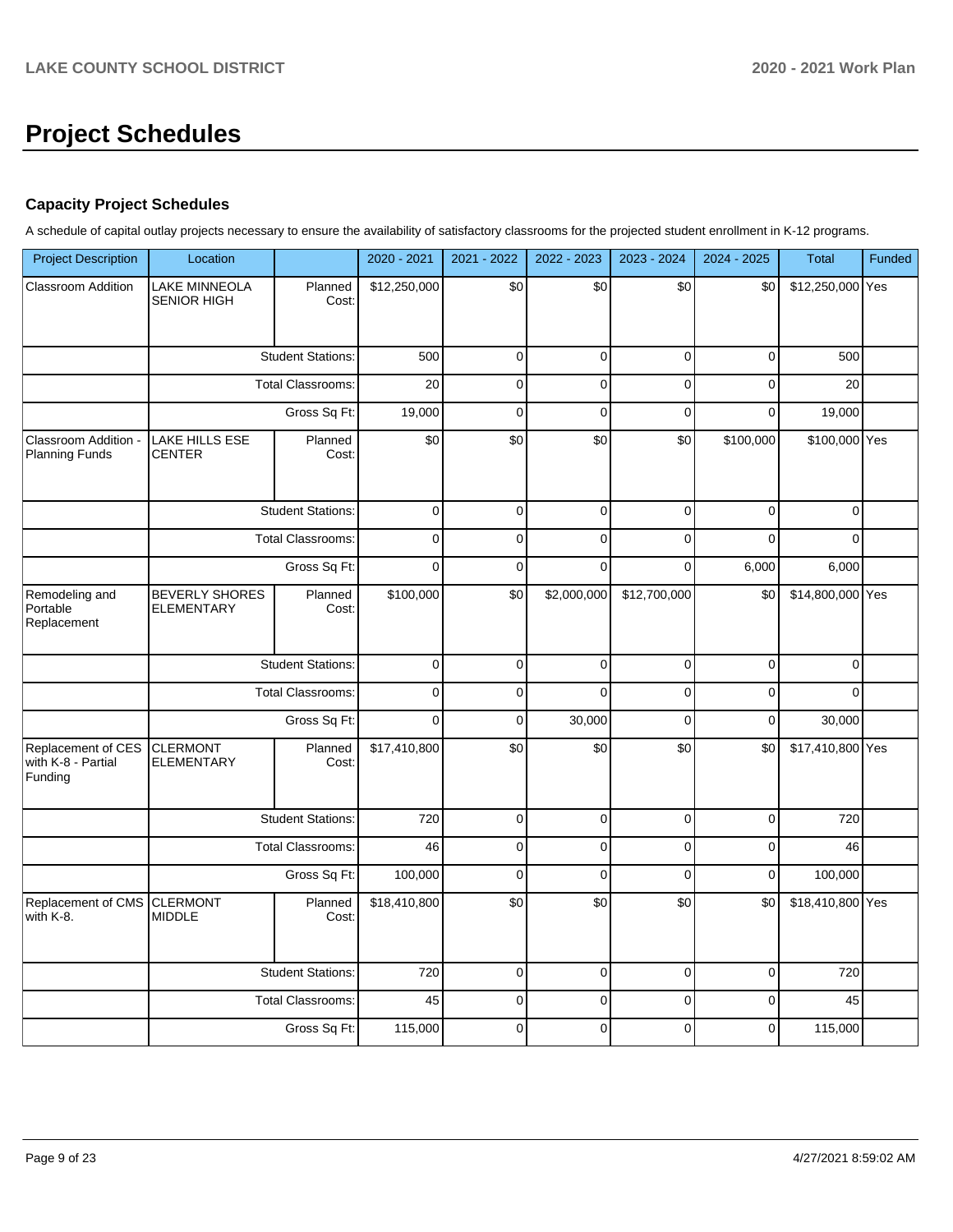| Remodeling, new<br>capacity, and<br>Portable<br>Replacement           | <b>EUSTIS</b><br><b>ELEMENTARY</b>                   | Planned<br>Cost:         | \$100,000      | \$0          | \$0          | \$2,000,000 | \$17,900,000 | \$20,000,000 Yes |  |
|-----------------------------------------------------------------------|------------------------------------------------------|--------------------------|----------------|--------------|--------------|-------------|--------------|------------------|--|
|                                                                       |                                                      | <b>Student Stations:</b> | $\mathbf 0$    | $\mathbf 0$  | $\mathbf 0$  | $\mathbf 0$ | $\mathbf 0$  | $\mathbf 0$      |  |
|                                                                       | Total Classrooms:                                    |                          | $\mathbf 0$    | $\mathbf 0$  | $\mathbf 0$  | $\Omega$    | $\mathbf 0$  | $\Omega$         |  |
|                                                                       |                                                      | Gross Sq Ft:             | $\mathbf 0$    | $\mathbf 0$  | $\mathbf 0$  | 60,000      | 60,000       | 120,000          |  |
| Remodeling and<br>Portable<br>Replacement                             | FRUITLAND PARK<br><b>ELEMENTARY</b>                  | Planned<br>Cost:         | \$100,000      | \$22,500,000 | \$0          | \$0         | \$0          | \$22,600,000 Yes |  |
|                                                                       |                                                      | <b>Student Stations:</b> | $\pmb{0}$      | 290          | $\mathbf 0$  | $\mathbf 0$ | $\mathbf 0$  | 290              |  |
|                                                                       |                                                      | <b>Total Classrooms:</b> | 0              | 16           | $\mathbf 0$  | 0           | $\mathbf 0$  | 16               |  |
|                                                                       |                                                      | Gross Sq Ft:             | 0              | 60,000       | $\mathbf 0$  | $\mathbf 0$ | $\mathbf 0$  | 60,000           |  |
| Minneola Area Relief<br>$K-8$                                         | Location not<br>specified                            | Planned<br>Cost:         | \$0            | \$2,000,000  | \$33,000,000 | \$0         | \$0          | \$35,000,000 Yes |  |
|                                                                       |                                                      | <b>Student Stations:</b> | $\mathbf 0$    | $\mathbf 0$  | 1,340        | $\mathbf 0$ | 0            | 1,340            |  |
|                                                                       |                                                      | <b>Total Classrooms:</b> | $\mathbf 0$    | 0            | $\mathbf 0$  | $\mathbf 0$ | $\mathbf 0$  | $\mathbf 0$      |  |
|                                                                       | Gross Sq Ft:                                         |                          | $\mathbf 0$    | $\mathbf 0$  | 136,000      | $\mathbf 0$ | 0            | 136,000          |  |
| Addition and portable<br>replacement                                  | <b>VILLAGES</b><br><b>ELEMENTARY</b>                 | Planned<br>Cost:         | \$0            | \$0          | \$2,000,000  | \$4,000,000 | \$0          | \$6,000,000 Yes  |  |
|                                                                       |                                                      | <b>Student Stations:</b> | $\pmb{0}$      | $\mathbf 0$  | $\mathbf 0$  | 250         | $\pmb{0}$    | 250              |  |
|                                                                       |                                                      | <b>Total Classrooms:</b> | $\pmb{0}$      | $\mathbf 0$  | $\mathbf 0$  | 12          | $\mathbf 0$  | 12               |  |
|                                                                       |                                                      | Gross Sq Ft:             | $\mathbf 0$    | $\mathbf 0$  | $\mathbf 0$  | 12,000      | $\pmb{0}$    | 12,000           |  |
| Addition and Portable WINDY HILL<br>Replacement                       | <b>MIDDLE</b>                                        | Planned<br>Cost:         | \$0            | \$0          | \$0          | \$2,000,000 | \$10,000,000 | \$12,000,000 Yes |  |
|                                                                       |                                                      | <b>Student Stations:</b> | $\overline{0}$ | $\Omega$     | $\mathbf 0$  | $\Omega$    | 400          | 400              |  |
|                                                                       |                                                      | <b>Total Classrooms:</b> | $\mathbf 0$    | $\mathbf 0$  | $\mathbf 0$  | 0           | 20           | 20               |  |
|                                                                       |                                                      | Gross Sq Ft:             | $\mathbf 0$    | $\mathbf 0$  | $\mathbf 0$  | 0           | 20,000       | 20,000           |  |
| Remodeling and<br>Portable<br>Replacement -<br><b>Partial Funding</b> | <b>EUSTIS HIGH</b><br>ANNEX<br>(CURTRIGHT<br>CAMPUS) | Planned<br>Cost:         | \$0            | \$0          | \$0          | \$0         | \$2,477,249  | \$2,477,249 Yes  |  |
|                                                                       |                                                      | <b>Student Stations:</b> | $\mathbf 0$    | $\mathbf 0$  | $\mathbf 0$  | $\mathbf 0$ | $\mathbf 0$  | $\mathbf 0$      |  |
|                                                                       |                                                      | Total Classrooms:        | $\pmb{0}$      | $\mathbf 0$  | $\mathbf 0$  | 0           | $\mathbf 0$  | $\Omega$         |  |
|                                                                       |                                                      | Gross Sq Ft:             | $\pmb{0}$      | $\mathbf 0$  | $\mathbf 0$  | $\mathbf 0$ | 25,000       | 25,000           |  |
| New K-8 in Four<br>Corners (Lake Pointe<br>Academy)                   | Location not<br>specified                            | Planned<br>Cost:         | \$9,090,785    | \$0          | \$0          | \$0         | \$0          | \$9,090,785 Yes  |  |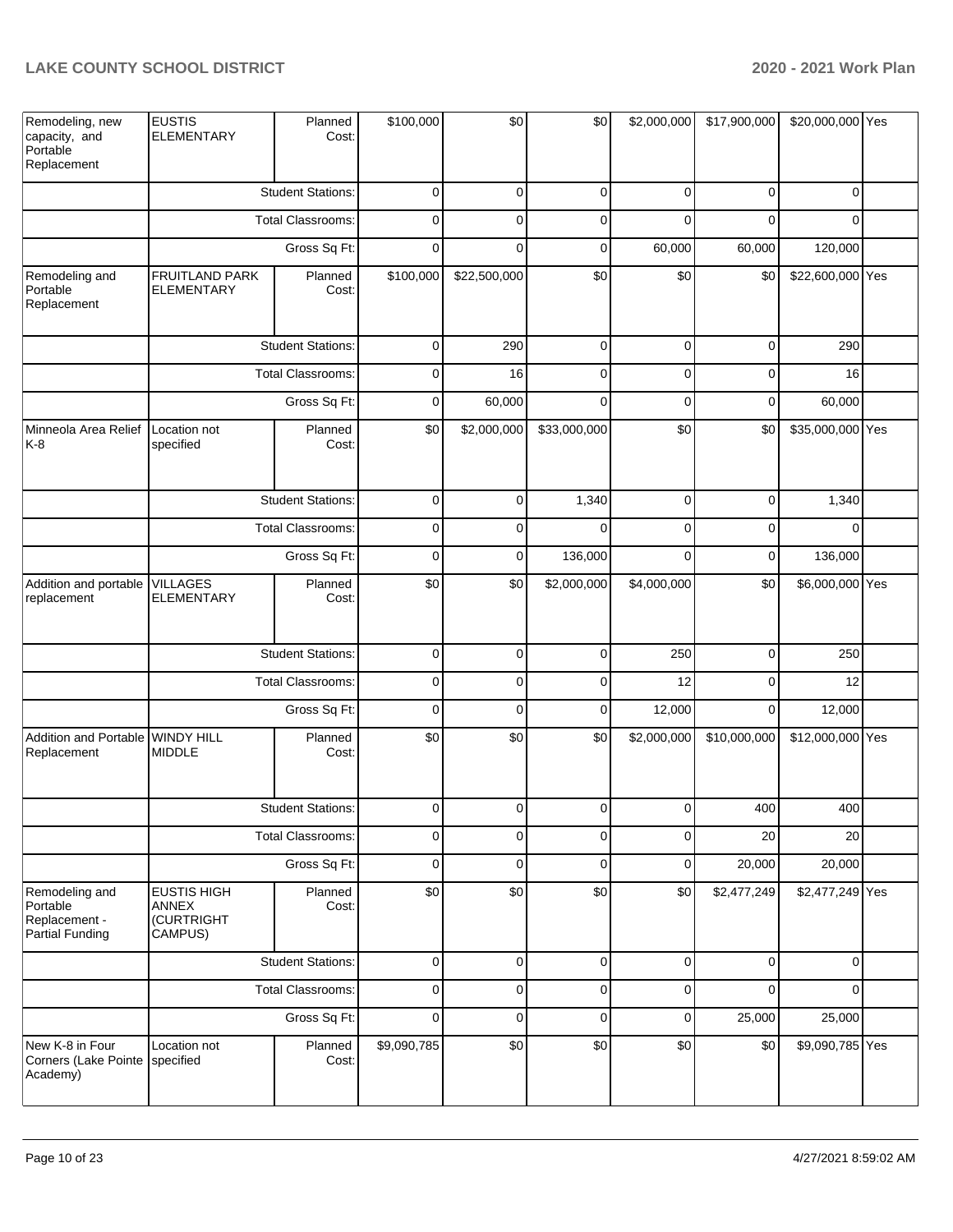|                                                    |                           | <b>Student Stations:</b> | 1,340          | ٥I                      | 0        | 0        | 0            | 1,340            |  |
|----------------------------------------------------|---------------------------|--------------------------|----------------|-------------------------|----------|----------|--------------|------------------|--|
|                                                    | <b>Total Classrooms:</b>  |                          | 90             | $\overline{0}$          | 0        | 0        | $\Omega$     | 90               |  |
|                                                    |                           | Gross Sq Ft:             | 180,000        | 0                       | 0        | 0        | 0            | 180,000          |  |
| North County High<br>School Capacity<br>Project(s) | Location not<br>specified | Planned<br>Cost:         | \$244,034      | \$0                     | \$0      | \$0      | \$1,750,000  | \$1,994,034 Yes  |  |
|                                                    |                           | <b>Student Stations:</b> | 50             | $\mathbf 0$             | 0        | 0        | $\Omega$     | 50               |  |
|                                                    | <b>Total Classrooms:</b>  |                          | $\overline{2}$ | 0                       | 0        | $\Omega$ | $\Omega$     | 2                |  |
|                                                    |                           | Gross Sq Ft:             | 1,600          | $\overline{0}$          | 0        | 0        | 15,000       | 16,600           |  |
| South County High<br>School Capacity<br>Project(s) | Location not<br>specified | Planned<br>Cost:         | \$0            | \$0                     | \$0      | \$0      | \$10,902,494 | \$10,902,494 Yes |  |
|                                                    |                           | <b>Student Stations:</b> | $\mathbf 0$    | 0                       | $\Omega$ | $\Omega$ | $\Omega$     | $\Omega$         |  |
|                                                    |                           | <b>Total Classrooms:</b> |                | $\mathbf 0$<br>$\Omega$ | $\Omega$ | $\Omega$ | $\Omega$     | $\Omega$         |  |
|                                                    |                           | Gross Sq Ft:             | $\mathbf 0$    | ٥I                      | 0        | 0        | 100,000      | 100,000          |  |

| Planned Cost:   \$57,706,419   \$24,500,000 |             |        | \$37,000,000 | \$20,700,000 |         | \$43,129,743 \$183,036,162 |
|---------------------------------------------|-------------|--------|--------------|--------------|---------|----------------------------|
| <b>Student Stations:</b>                    | 3,330       | 290    | 1,340        | 250          | 400     | 5,610                      |
| <b>Total Classrooms:</b>                    | <b>2031</b> | 16     |              | 12           | 20      | 251                        |
| Gross Sq Ft:                                | 415.600     | 60.000 | 166,000      | 72.000       | 226,000 | 939,600                    |

#### **Other Project Schedules**

Major renovations, remodeling, and additions of capital outlay projects that do not add capacity to schools.

| <b>Project Description</b>                             | Location                       | 2020 - 2021<br><b>Actual Budget</b> | 2021 - 2022<br>Projected | 2022 - 2023<br>Projected | 2023 - 2024<br>Projected | $2024 - 2025$<br>Projected | Total            | Funded |
|--------------------------------------------------------|--------------------------------|-------------------------------------|--------------------------|--------------------------|--------------------------|----------------------------|------------------|--------|
| <b>Major Capital Renewal</b>                           | <b>EUSTIS MIDDLE</b>           | \$1,500,000                         | \$3,000,000              | \$1,500,000              | \$0                      | \$0                        | \$6,000,000 Yes  |        |
| District-wide Technology<br>Infrastructure/AV Upgrades | Location not specified         | \$4,000,000                         | \$4,000,000              | \$3,000,000              | \$2,200,000              | \$3,250,000                | \$16,450,000 Yes |        |
| <b>Minor Capital Projects</b>                          | Location not specified         | \$400,000                           | \$400,000                | \$400,000                | \$400,000                | \$400,000                  | \$2,000,000 Yes  |        |
| Capital Equipment for<br>New/Renovated Schools         | Location not specified         | \$2,000,000                         | \$0                      | \$1,600,000              | \$2,800,000              | \$1.100.000                | \$7,500,000 Yes  |        |
| District-wide Major Capital<br><b>Renewal Projects</b> | Location not specified         | \$0                                 | \$0                      | \$2,000,000              | \$10,000,000             | \$5,991,064                | \$17,991,064 Yes |        |
| Major Capital Renewal                                  | <b>GROVELAND</b><br>ELEMENTARY | \$1,500,000                         | \$0                      | \$3,500,000              | \$0                      | \$0                        | \$5,000,000 Yes  |        |
| <b>Land Acquisition</b>                                | Location not specified         | \$5,000,000                         | \$1,000,000              | \$1,000,000              | \$1,000,000              | \$1,000,000                | \$9,000,000 Yes  |        |
|                                                        |                                | \$14,400,000                        | \$8,400,000              | \$13,000,000             | \$16,400,000             | \$11,741,064               | \$63,941,064     |        |

### **Additional Project Schedules**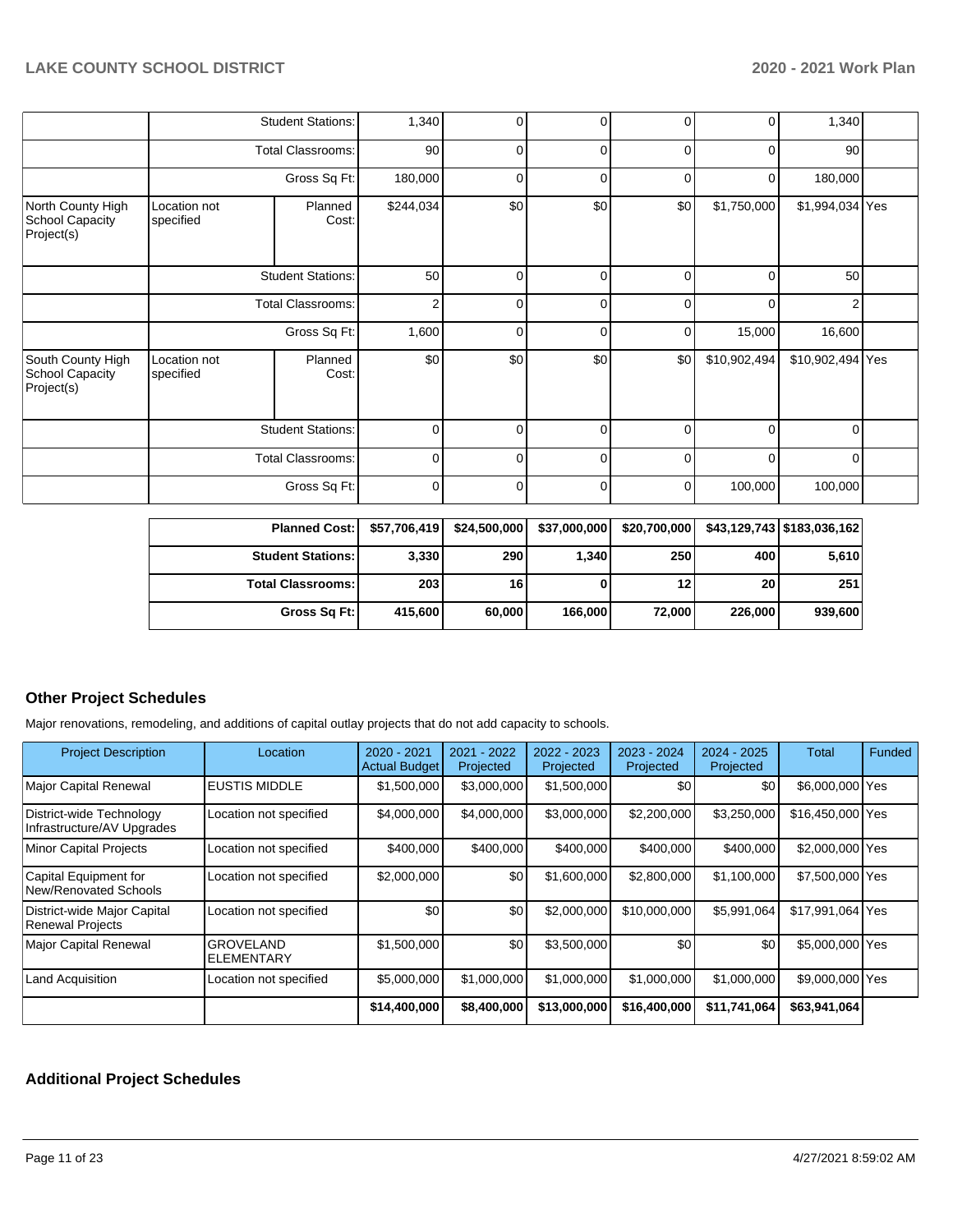Any projects that are not identified in the last approved educational plant survey.

Nothing reported for this section.

#### **Non Funded Growth Management Project Schedules**

Schedule indicating which projects, due to planned development, that CANNOT be funded from current revenues projected over the next five years.

| <b>Project Description</b>                               | 2020 - 2021<br><b>Actual Budget</b> | 2021 - 2022<br>Projected | 2022 - 2023<br>Projected | 2023 - 2024<br>Projected | $2024 - 2025$<br>Projected | <b>Total</b>               | Funded |
|----------------------------------------------------------|-------------------------------------|--------------------------|--------------------------|--------------------------|----------------------------|----------------------------|--------|
| <b>Land Acquisition</b>                                  | \$1,000,000                         | \$1,000,000              | \$1,000,000              | \$0                      | \$0                        | \$3,000,000 No             |        |
| Maintenance Backlog                                      | \$25,000,000                        | \$0                      | \$0                      | \$0                      | \$0                        | \$25,000,000 No            |        |
| <b>Technology Upgrades</b>                               | \$5,000,000                         | \$5,000,000              | \$5,000,000              | \$5,000,000              | \$5,000,000                | \$25,000,000 No            |        |
| <b>Eustis Transportation Lot</b><br>Improvements         | \$1,000,000                         | \$0                      | \$0                      | \$0                      | \$0                        | \$1,000,000 No             |        |
| <b>IT Ancillary Office</b><br>Improvements               | \$1,100,000                         | \$0                      | \$0                      | \$0                      | \$0                        | \$1,100,000 No             |        |
| Computer Refresh (to desired<br>standards)               | \$2,500,000                         | \$2,500,000              | \$2,500,000              | \$2,500,000              | \$0                        | \$10,000,000 No            |        |
| <b>Curtright Center Renovation</b>                       | \$0                                 | \$0                      | \$0                      | \$0                      | \$24,000,000               | \$24,000,000 No            |        |
| Grassy Lake ES Classroom<br>Addition                     | \$5,000,000                         | \$0                      | \$0                      | \$0                      | \$0                        | \$5,000,000 No             |        |
| Lake Hills ESE Center<br><b>Classroom Addition</b>       | \$2,400,000                         | \$0                      | \$0                      | \$0                      | \$0                        | \$2,400,000 No             |        |
| Leesburg ES/Oak Park MS K-8<br>Conversion                | \$17,000,000                        | \$0                      | \$0                      | \$0                      | \$0                        | \$17,000,000 No            |        |
| Sorrento ES Classroom<br>Addition                        | \$0                                 | \$5,000,000              | \$0                      | \$0                      | \$0                        | \$5,000,000 No             |        |
| <b>Treadway ES</b><br>Renovation/Portable<br>Replacement | \$16,000,000                        | \$0                      | \$0                      | \$0                      | \$0                        | \$16,000,000 No            |        |
| Athletic Field Improvements                              | \$250,000                           | \$250,000                | \$500,000                | \$500,000                | \$500,000                  | \$2,000,000 No             |        |
| Playground Improvements                                  | \$250,000                           | \$250,000                | \$250,000                | \$250,000                | \$0                        | \$1,000,000 No             |        |
|                                                          | \$76,500,000                        | \$14,000,000             | \$9,250,000              | \$8,250,000              |                            | \$29,500,000 \$137,500,000 |        |

# **Tracking**

**Capacity Tracking**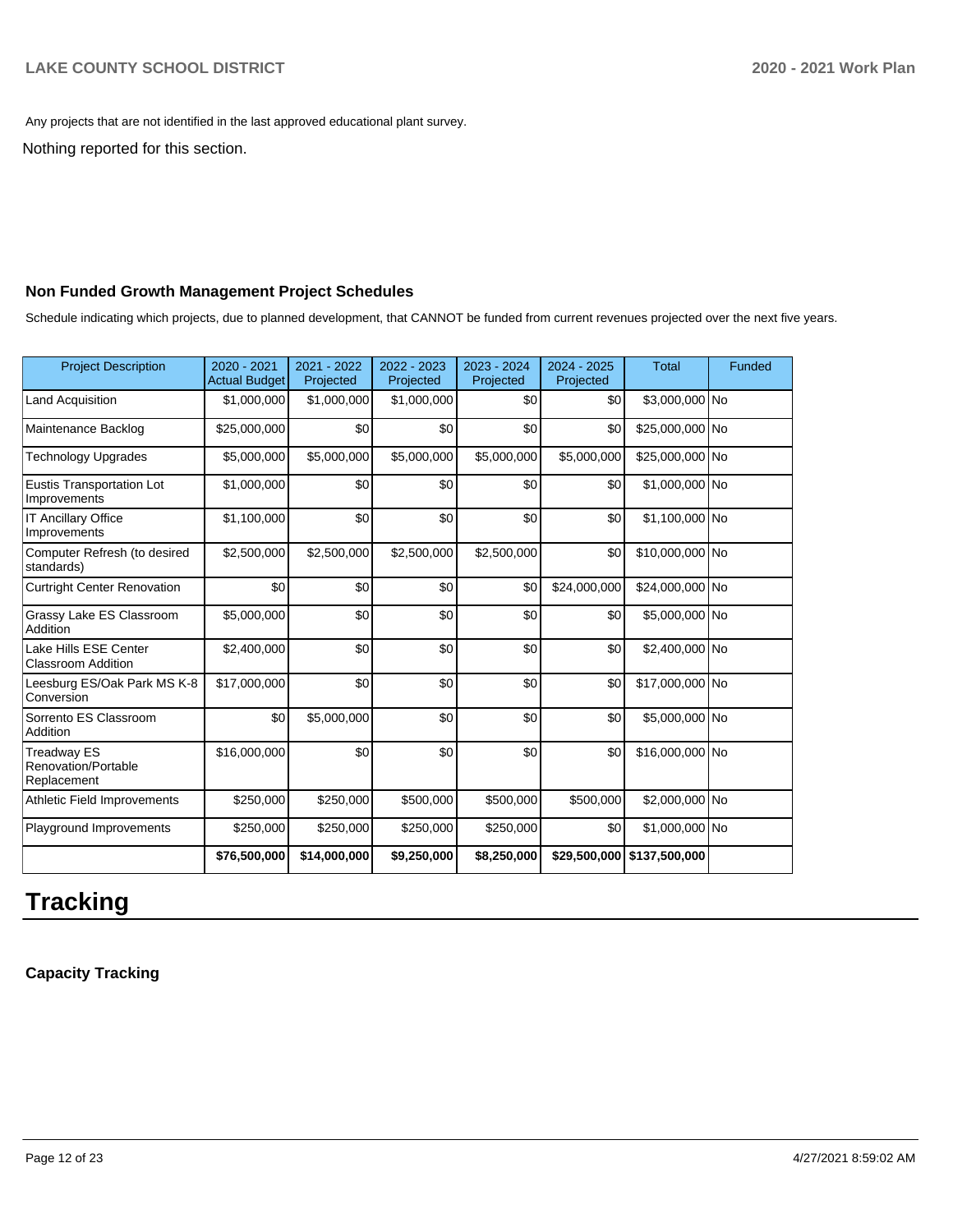| Location                                            | $2020 -$<br>2021 Satis.<br>Stu. Sta. | Actual<br>$2020 -$<br><b>2021 FISH</b><br>Capacity | Actual<br>$2019 -$<br>2020<br><b>COFTE</b> | # Class<br>Rooms | Actual<br>Average<br>$2020 -$<br>2021 Class<br><b>Size</b> | Actual<br>$2020 -$<br>2021<br><b>Utilization</b> | <b>New</b><br>Stu.<br>Capacity | <b>New</b><br>Rooms to<br>be<br>Added/Re<br>moved | Projected<br>$2024 -$<br>2025<br><b>COFTE</b> | Projected<br>$2024 -$<br>2025<br><b>Utilization</b> | Projected<br>$2024 -$<br>2025 Class  <br><b>Size</b> |
|-----------------------------------------------------|--------------------------------------|----------------------------------------------------|--------------------------------------------|------------------|------------------------------------------------------------|--------------------------------------------------|--------------------------------|---------------------------------------------------|-----------------------------------------------|-----------------------------------------------------|------------------------------------------------------|
| <b>SORRENTO</b><br><b>ELEMENTARY</b>                | 936                                  | 936                                                | 859                                        | 51               | 17                                                         | 92.00 %                                          | $\Omega$                       | $\Omega$                                          | 950                                           | 101.00%                                             | 19                                                   |
| <b>LAKE MINNEOLA</b><br><b>SENIOR HIGH</b>          | 1,932                                | 1,835                                              | 1,663                                      | 79               | 21                                                         | 91.00%                                           | 475                            | 20                                                | 2,149                                         | 93.00 %                                             | 22                                                   |
| <b>MASCOTTE CHARTER</b><br><b>ELEMENTARY SCHOOL</b> | 940                                  | 940                                                | 780                                        | 51               | 15                                                         | 83.00 %                                          | $\Omega$                       | $\Omega$                                          | 866                                           | 92.00 %                                             | 17                                                   |
| LAKE HILLS ESE<br><b>CENTER</b>                     | 286                                  | 286                                                | 209                                        | 28               | $\overline{7}$                                             | 73.00 %                                          | $\Omega$                       | $\Omega$                                          | 222                                           | 78.00 %                                             | 8                                                    |
| <b>SAWGRASS BAY</b><br><b>ELEMENTARY</b>            | 1,532                                | 1,532                                              | 1,150                                      | 83               | 14                                                         | 75.00 %                                          | $\Omega$                       | $\Omega$                                          | 1,257                                         | 82.00 %                                             | 15                                                   |
| <b>GRASSY LAKE</b><br><b>ELEMENTARY</b>             | 1,210                                | 1,210                                              | 1,119                                      | 66               | 17                                                         | 92.00 %                                          | 80                             | $\overline{\mathbf{4}}$                           | 1,333                                         | 103.00 %                                            | 19                                                   |
| <b>EUSTIS SENIOR HIGH</b>                           | 1,017                                | 864                                                | 957                                        | 43               | 22                                                         | 111.00%                                          | 100                            | $\overline{4}$                                    | 1,028                                         | 107.00%                                             | 22                                                   |
| ALTOONA SCHOOL                                      | 162                                  | $\Omega$                                           | $\Omega$                                   | 8                | $\overline{0}$                                             | 0.00%                                            | $\Omega$                       | $\Omega$                                          | $\mathbf 0$                                   | 0.00%                                               | $\overline{0}$                                       |
| <b>MT DORA SENIOR HIGH</b>                          | 1,327                                | 1,194                                              | 1,046                                      | 55               | 19                                                         | 88.00 %                                          | 100                            | $\overline{4}$                                    | 1,398                                         | 108.00%                                             | 24                                                   |
| <b>BEVERLY SHORES</b><br><b>ELEMENTARY</b>          | 876                                  | 876                                                | 633                                        | 47               | 13                                                         | 72.00%                                           | $-140$                         | $-7$                                              | 634                                           | 86.00 %                                             | 16                                                   |
| <b>CYPRESS RIDGE</b><br><b>ELEMENTARY</b>           | 609                                  | 609                                                | 561                                        | 31               | 18                                                         | 92.00 %                                          | $\Omega$                       | $\mathbf 0$                                       | 560                                           | 92.00 %                                             | 18                                                   |
| <b>CLERMONT MIDDLE</b>                              | 986                                  | 887                                                | 538                                        | 43               | 13                                                         | 61.00%                                           | $-160$                         | -8                                                | 464                                           | 64.00%                                              | 13                                                   |
| <b>EUSTIS ELEMENTARY</b>                            | 583                                  | 583                                                | 467                                        | 31               | 15                                                         | 80.00%                                           | -40                            | $-2$                                              | 447                                           | 82.00 %                                             | 15                                                   |
| <b>EUSTIS HEIGHTS</b><br><b>ELEMENTARY</b>          | 880                                  | 880                                                | 746                                        | 48               | 16                                                         | 85.00 %                                          | $-20$                          | $-4$                                              | 671                                           | 78.00 %                                             | 15                                                   |
| OAK PARK MIDDLE                                     | 873                                  | 785                                                | 535                                        | 38               | 14                                                         | 68.00 %                                          | $\Omega$                       | $\Omega$                                          | 526                                           | 67.00 %                                             | 14                                                   |
| <b>FRUITLAND PARK</b><br>ELEMENTARY                 | 806                                  | 806                                                | 733                                        | 43               | 17                                                         | 91.00%                                           | $\Omega$                       | $\Omega$                                          | 754                                           | 94.00 %                                             | 18                                                   |
| <b>CECIL E GRAY MIDDLE</b>                          | 1,598                                | 1,438                                              | 1,014                                      | 66               | 15                                                         | 71.00%                                           | $\Omega$                       | $\Omega$                                          | 1,027                                         | 71.00 %                                             | 16                                                   |
| <b>HOWEY EDUCATION</b><br><b>CENTER</b>             | 108                                  | $\Omega$                                           | $\Omega$                                   | 5                | $\Omega$                                                   | 0.00%                                            | $\Omega$                       | $\Omega$                                          | $\Omega$                                      | 0.00%                                               | $\overline{0}$                                       |
| <b>SEMINOLE SPRINGS</b><br><b>ELEMENTARY</b>        | 685                                  | 685                                                | 514                                        | 36               | 14                                                         | 75.00 %                                          | $-100$                         | -4                                                | 585                                           | 100.00%                                             | 18                                                   |
| LEESBURG SENIOR<br> HIGH                            | 2,067                                | 1,963                                              | 1,415                                      | 88               | 16                                                         | 72.00 %                                          | $\Omega$                       | $\mathbf 0$                                       | 1,630                                         | 83.00 %                                             | $19$                                                 |
| <b>CLERMONT</b><br><b>ELEMENTARY</b>                | 749                                  | 749                                                | 467                                        | 38               | 12                                                         | 62.00 %                                          | $-200$                         | $-10$                                             | 443                                           | 81.00 %                                             | 16                                                   |
| <b>TAVARES SENIOR HIGH</b>                          | 1,564                                | 1,485                                              | 1,308                                      | 63               | 21                                                         | 88.00 %                                          | 50                             | 2                                                 | 1,564                                         | 102.00%                                             | 24                                                   |
| <b>TAVARES MIDDLE</b>                               | 1,374                                | 1,236                                              | 1,145                                      | 58               | 20                                                         | 93.00 %                                          | $\Omega$                       | 0                                                 | 1,079                                         | 87.00 %                                             | 19                                                   |
| UMATILLA CENTER                                     | 70                                   | 70                                                 | 13                                         | 3                | $\overline{4}$                                             | 18.00 %                                          | $\overline{0}$                 | 0                                                 | $\mathbf 0$                                   | 0.00%                                               | $\mathbf 0$                                          |
| UMATILLA SENIOR HIGH                                | 963                                  | 818                                                | 707                                        | 41               | 17                                                         | 86.00 %                                          | $\overline{0}$                 | 0                                                 | 752                                           | 92.00 %                                             | 18                                                   |
| <b>TREADWAY</b><br><b>ELEMENTARY</b>                | 998                                  | 998                                                | 923                                        | 53               | 17                                                         | 92.00 %                                          | $\overline{0}$                 | $\Omega$                                          | 867                                           | 87.00 %                                             | 16                                                   |
| <b>LAKE VOCATIONAL</b><br><b>CENTERS</b>            | 806                                  | 967                                                | 0                                          | 50               | $\overline{0}$                                             | 0.00%                                            | $\overline{0}$                 | $\mathbf 0$                                       | $\mathbf 0$                                   | 0.00%                                               | $\mathbf 0$                                          |
| <b>MASCOTTE CENTER</b>                              | 178                                  | $\mathbf 0$                                        | $\Omega$                                   | 9                | $\Omega$                                                   | 0.00%                                            | $\Omega$                       | 0                                                 | $\overline{0}$                                | 0.00%                                               | $\overline{0}$                                       |
| MINNEOLA CHARTER                                    | 1,690                                | 1,690                                              | 1,417                                      | 86               | 16                                                         | 84.00%                                           | $\overline{0}$                 | 0                                                 | 1,719                                         | 102.00%                                             | 20                                                   |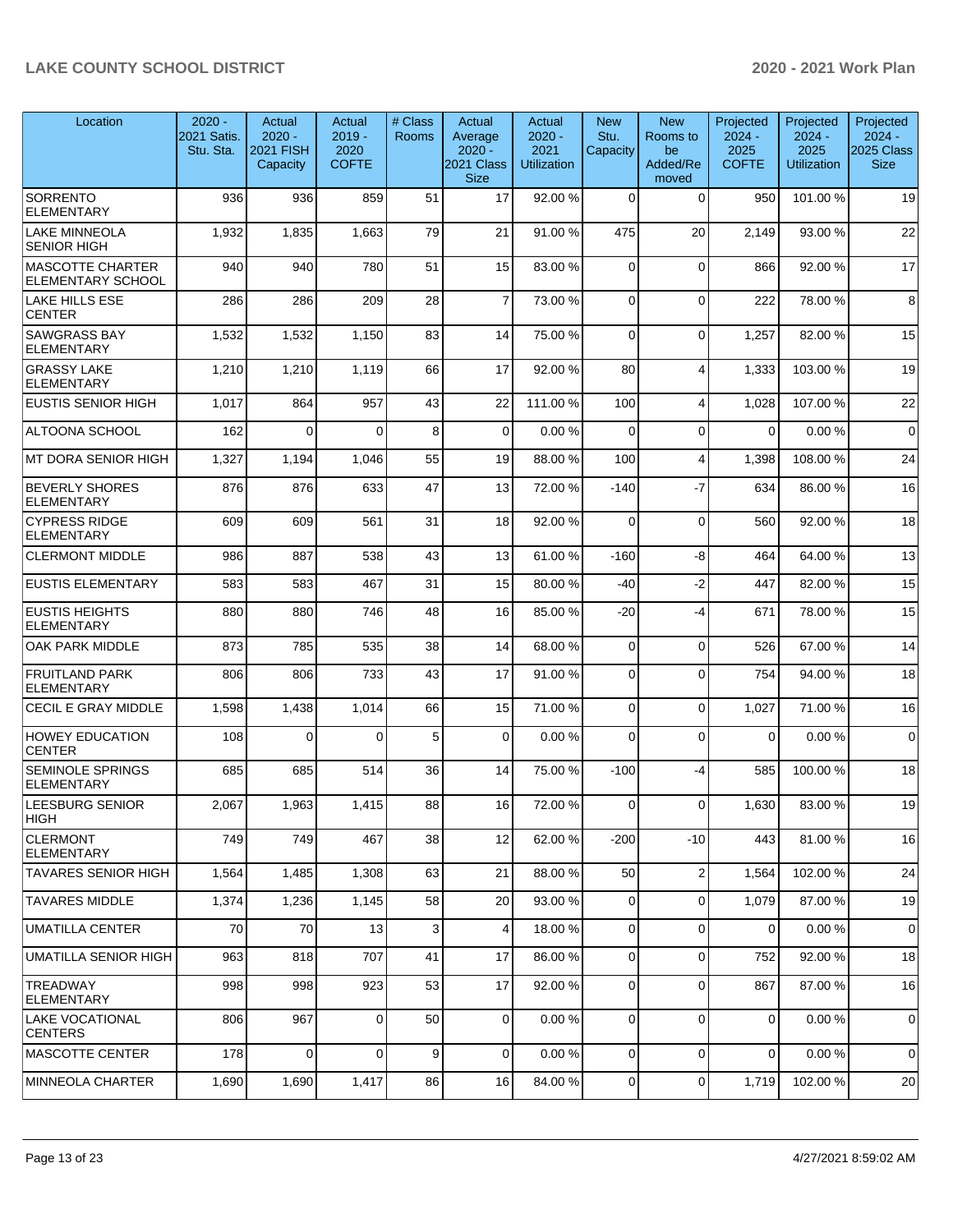| <b>CARVER MIDDLE</b>                                                  | 1,254  | 1,128  | 820    | 53    | 15 | 73.00 % | $\overline{0}$ | $\Omega$     | 796    | 71.00 % | 15 |
|-----------------------------------------------------------------------|--------|--------|--------|-------|----|---------|----------------|--------------|--------|---------|----|
| <b>GROVELAND</b><br><b>ELEMENTARY</b>                                 | 961    | 961    | 808    | 50    | 16 | 84.00%  | 0              | $\Omega$     | 918    | 96.00 % | 18 |
| <b>EUSTIS HIGH ANNEX</b><br>(CURTRIGHT CAMPUS)                        | 563    | 506    | 309    | 23    | 13 | 61.00%  | $\mathbf 0$    | $\mathbf{0}$ | 350    | 69.00%  | 15 |
| <b>UMATILLA MIDDLE</b>                                                | 861    | 774    | 618    | 38    | 16 | 80.00%  | -88            | $-4$         | 542    | 79.00%  | 16 |
| <b>SPRING CREEK</b><br><b>CHARTER</b>                                 | 667    | 600    | 574    | 35    | 16 | 96.00 % | $\mathbf 0$    | $\Omega$     | 651    | 108.00% | 19 |
| SOUTH LAKE SENIOR<br><b>HIGH</b>                                      | 2,296  | 2,181  | 1,812  | 96    | 19 | 83.00 % | $\mathbf 0$    | $\Omega$     | 2,070  | 95.00 % | 22 |
| MOUNT DORA MIDDLE                                                     | 1,084  | 975    | 843    | 47    | 18 | 86.00 % | 0              | $\Omega$     | 844    | 87.00 % | 18 |
| <b>RIMES EARLY</b><br><b>LEARNING &amp; LITERACY</b><br><b>CENTER</b> | 438    | 438    | 241    | 23    | 10 | 55.00 % | $\Omega$       | $\Omega$     | 301    | 69.00 % | 13 |
| <b>TRIANGLE</b><br><b>ELEMENTARY</b>                                  | 864    | 864    | 717    | 47    | 15 | 83.00 % | -40            | $-2$         | 674    | 82.00 % | 15 |
| <b>LEESBURG</b><br><b>ELEMENTARY</b>                                  | 967    | 967    | 831    | 51    | 16 | 86.00 % | $\mathbf 0$    | $\Omega$     | 901    | 93.00 % | 18 |
| <b>EUSTIS MIDDLE</b>                                                  | 1,286  | 1,157  | 1,039  | 54    | 19 | 90.00 % | $\mathbf 0$    | $\Omega$     | 963    | 83.00 % | 18 |
| <b>VILLAGES</b><br><b>ELEMENTARY</b>                                  | 887    | 887    | 852    | 47    | 18 | 96.00 % | $\mathbf 0$    | $\Omega$     | 882    | 99.00 % | 19 |
| <b>ASTATULA</b><br><b>ELEMENTARY</b>                                  | 791    | 791    | 627    | 43    | 15 | 79.00 % | $-80$          | $-4$         | 673    | 95.00 % | 17 |
| LOST LAKE<br><b>ELEMENTARY</b>                                        | 1,142  | 1,142  | 992    | 60    | 17 | 87.00 % | $\mathbf 0$    | $\Omega$     | 1,149  | 101.00% | 19 |
| <b>TAVARES ELEMENTARY</b>                                             | 973    | 973    | 996    | 50    | 20 | 102.00% | 0              | $\Omega$     | 1,013  | 104.00% | 20 |
| <b>EAST RIDGE MIDDLE</b><br><b>SCHOOL</b>                             | 1,414  | 1,272  | 1,119  | 60    | 19 | 88.00 % | 0              | $\Omega$     | 1,041  | 82.00 % | 17 |
| <b>WINDY HILL MIDDLE</b>                                              | 1,639  | 1,475  | 1,378  | 68    | 20 | 93.00 % | $\mathbf 0$    | $\Omega$     | 1,368  | 93.00 % | 20 |
| <b>ROUND LAKE CHARTER</b>                                             | 1,577  | 1,577  | 1.118  | 71    | 16 | 71.00%  | 0              | $\Omega$     | 1.239  | 79.00 % | 17 |
| <b>UMATILLA</b><br><b>ELEMENTARY</b>                                  | 703    | 703    | 590    | 37    | 16 | 84.00 % | $\mathbf 0$    | $\Omega$     | 643    | 91.00 % | 17 |
| <b>EAST RIDGE SENIOR</b><br><b>HIGH</b>                               | 2,755  | 2,617  | 2,253  | 113   | 20 | 86.00 % | $\Omega$       | $\Omega$     | 2.600  | 99.00 % | 23 |
| PINE RIDGE<br><b>ELEMENTARY</b>                                       | 968    | 968    | 816    | 51    | 16 | 84.00%  | $\Omega$       | $\Omega$     | 848    | 88.00 % | 17 |
|                                                                       | 51,895 | 49,278 | 40,275 | 2,458 | 16 | 81.73%  | -63            | $-11$        | 43,391 | 88.17%  | 18 |

The COFTE Projected Total (43,391) for 2024 - 2025 must match the Official Forecasted COFTE Total (42,065 ) for 2024 - 2025 before this section can be completed. In the event that the COFTE Projected Total does not match the Official forecasted COFTE, then the Balanced Projected COFTE Table should be used to balance COFTE.

| 13,566 |
|--------|
| 16,076 |
| 12,423 |
| 42,065 |
|        |

| <b>Grade Level Type</b> | <b>Balanced Projected</b><br>COFTE for 2024 - 2025 |
|-------------------------|----------------------------------------------------|
| Elementary (PK-3)       | -563                                               |
| Middle (4-8)            | 466                                                |
| High (9-12)             | $-1,229$                                           |
|                         | 42,065                                             |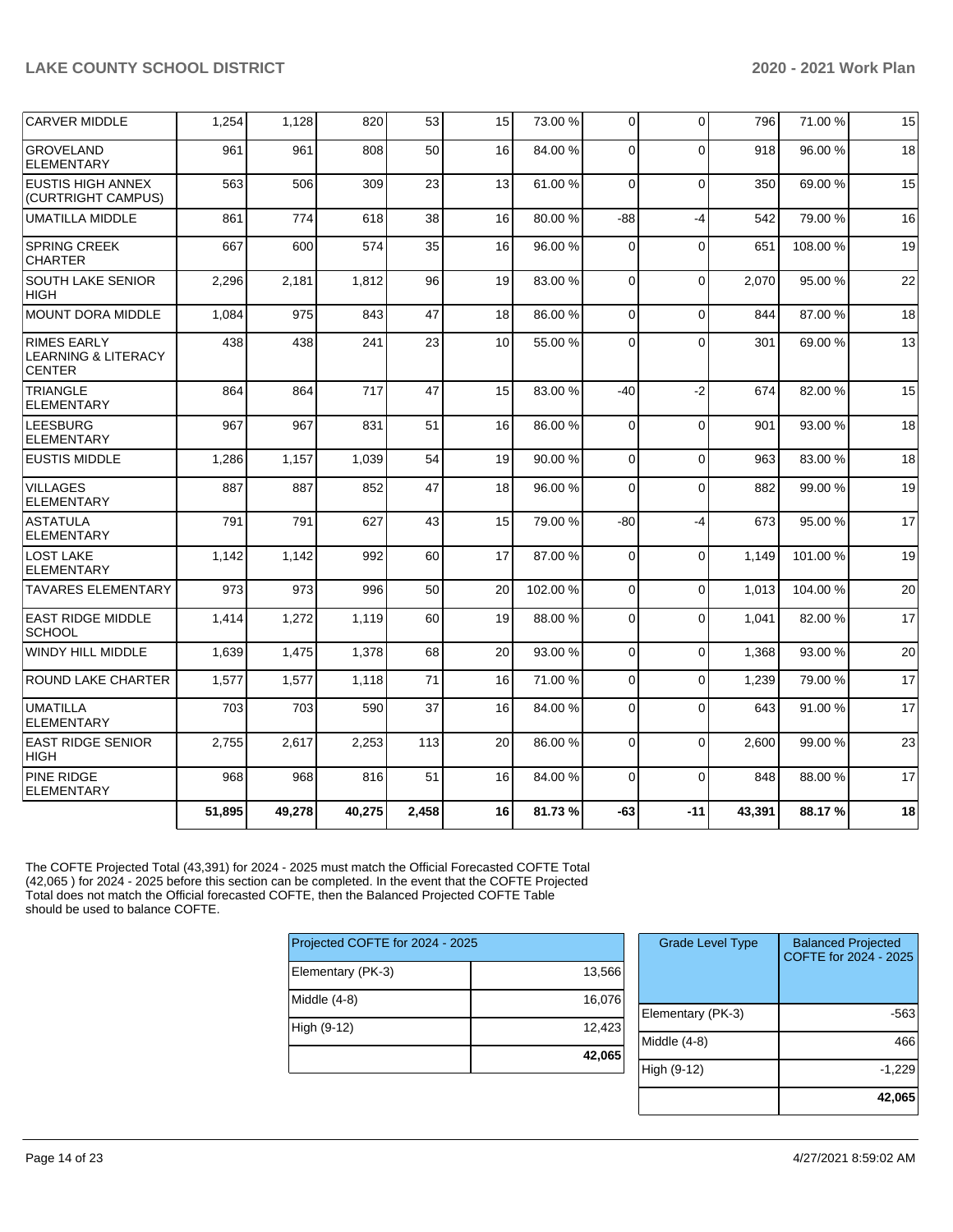#### **Relocatable Replacement**

Number of relocatable classrooms clearly identified and scheduled for replacement in the school board adopted financially feasible 5-year district work program.

| Location                               | $2020 - 2021$ | $2021 - 2022$ | $2022 - 2023$ | $2023 - 2024$ | $2024 - 2025$ | Year 5 Total |
|----------------------------------------|---------------|---------------|---------------|---------------|---------------|--------------|
| BEVERLY SHORES ELEMENTARY              |               |               |               | 16            |               | 16           |
| <b>CLERMONT MIDDLE</b>                 |               |               |               |               |               | 8            |
| <b>FRUITLAND PARK ELEMENTARY</b>       |               |               |               | 13            |               | 13           |
| <b>CLERMONT ELEMENTARY</b>             | U             |               | 17            |               |               | 17           |
| VILLAGES ELEMENTARY                    |               |               |               |               |               | 8            |
| WINDY HILL MIDDLE                      |               |               |               |               | 19            | 26           |
| <b>SAWGRASS BAY ELEMENTARY</b>         | 19            |               |               |               |               | 19           |
| <b>Total Relocatable Replacements:</b> | 26            |               | 25            | 37            | 19            | 107          |

#### **Charter Schools Tracking**

Information regarding the use of charter schools.

| Location-Type                | # Relocatable<br>units or<br>permanent<br>classrooms | Owner           | Year Started or<br>Scheduled | <b>Student</b><br><b>Stations</b> | <b>Students</b><br>Enrolled | Years in<br>Contract | <b>Total Charter</b><br><b>Students</b><br>projected for<br>$2024 - 2025$ |
|------------------------------|------------------------------------------------------|-----------------|------------------------------|-----------------------------------|-----------------------------|----------------------|---------------------------------------------------------------------------|
| Alee Academy 9-12            |                                                      | 15 OTHER        | 1999                         | 300                               | 180                         | 10                   | 250                                                                       |
| Altoona School K-5           |                                                      | 14 SCHOOL BOARD | 2004                         | 384                               | 236                         | 5                    | 300                                                                       |
| South Lake Charter K-8       |                                                      | 53 OTHER        | 2005                         | 1,102                             | 1,033                       | 5                    | 1,050                                                                     |
| Pinecrest Lakes Academy PK-8 |                                                      | 22 OTHER        | 2017                         | 356                               | 730                         | 5                    | 750                                                                       |
| Pinecrest Four Corners       |                                                      | 22 OTHER        | 2019                         | 356                               | 268                         | 5                    | 600                                                                       |
| <b>Pinecrest Tavares</b>     |                                                      | 22 OTHER        | 2020                         | 356                               | 486                         | 5                    | 750                                                                       |
| Pinecrest Middle/High        |                                                      | 3OTHER          | 2020                         | 60                                | 66                          | 5                    | 300                                                                       |
|                              | 151                                                  |                 |                              | 2,914                             | 2,999                       |                      | 4,000                                                                     |

#### **Special Purpose Classrooms Tracking**

The number of classrooms that will be used for certain special purposes in the current year, by facility and type of classroom, that the district will, 1), not use for educational purposes, and 2), the co-teaching classrooms that are not open plan classrooms and will be used for educational purposes.

| School                                         | <b>School Type</b> | $\sharp$ of Elementary $\sharp$ of Middle 4-8<br>K-3 Classrooms | <b>Classrooms</b> | # of High $9-12$<br><b>Classrooms</b> | # of $ESE$<br><b>Classrooms</b> | # of Combo<br><b>Classrooms</b> | <b>Total</b><br>Classrooms |
|------------------------------------------------|--------------------|-----------------------------------------------------------------|-------------------|---------------------------------------|---------------------------------|---------------------------------|----------------------------|
| <b>CECIL E GRAY MIDDLE</b>                     | Educational        |                                                                 |                   |                                       |                                 |                                 |                            |
| <b>ISEMINOLE SPRINGS</b><br><b>IELEMENTARY</b> | Educational        |                                                                 |                   |                                       |                                 |                                 |                            |
| <b>SORRENTO ELEMENTARY</b>                     | Educational        |                                                                 |                   |                                       |                                 |                                 |                            |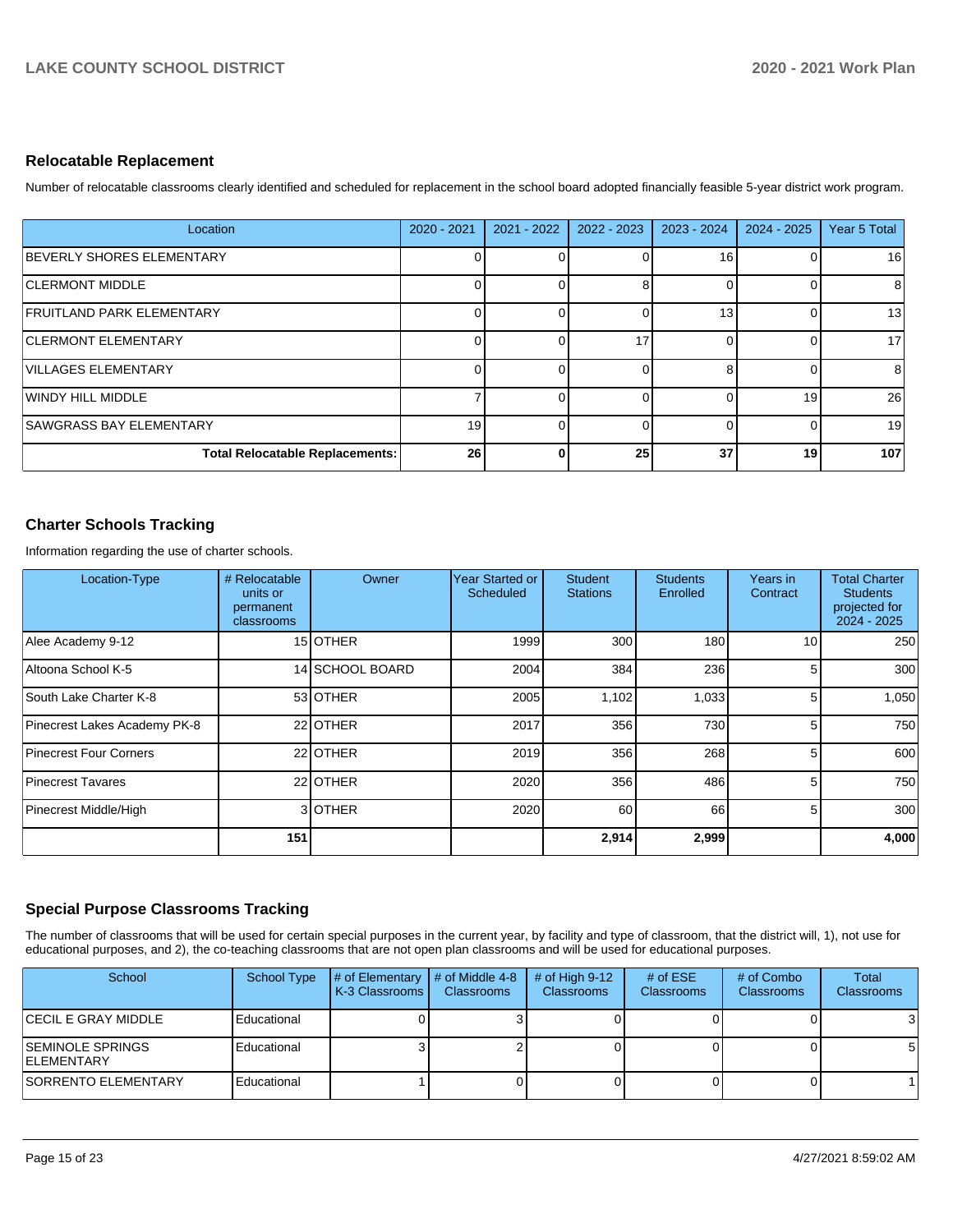| <b>GROVELAND ELEMENTARY</b>                   | Educational                          |    |  |    |
|-----------------------------------------------|--------------------------------------|----|--|----|
| MASCOTTE CHARTER<br><b>IELEMENTARY SCHOOL</b> | Educational                          |    |  |    |
| IOAK PARK MIDDLE                              | Educational                          |    |  |    |
| LEESBURG SENIOR HIGH                          | Educational                          |    |  |    |
|                                               | <b>Total Educational Classrooms:</b> | 10 |  | 18 |

| School                               |  | School Type $\frac{1}{4}$ of Elementary $\frac{1}{4}$ of Middle 4-8 $\frac{1}{4}$ of High 9-12<br><b>K-3 Classrooms I</b> | <b>Classrooms</b> | <b>Classrooms</b> | # of $ESE$<br><b>Classrooms</b> | # of Combo<br>Classrooms | Total<br><b>Classrooms</b> |
|--------------------------------------|--|---------------------------------------------------------------------------------------------------------------------------|-------------------|-------------------|---------------------------------|--------------------------|----------------------------|
| <b>Total Co-Teaching Classrooms:</b> |  |                                                                                                                           |                   |                   |                                 | 0                        | 0                          |

#### **Infrastructure Tracking**

**Necessary offsite infrastructure requirements resulting from expansions or new schools. This section should include infrastructure information related to capacity project schedules and other project schedules (Section 4).** 

The District does not anticipate making any offsite infrastructure improvements as a result of expansions or new schools.

**Proposed location of planned facilities, whether those locations are consistent with the comprehensive plans of all affected local governments, and recommendations for infrastructure and other improvements to land adjacent to existing facilities. Provisions of 1013.33(12), (13) and (14) and 1013.36 must be addressed for new facilities planned within the 1st three years of the plan (Section 5).** 

New Four Corners K-8 located at the Cagans Crossing FQD (a/k/a "EE" and a/k/a Lake Pointe Academy) Minneola Area Relief "FF" K-8 at the Hills of Minneola

**Consistent with Comp Plan?** Yes

#### **Net New Classrooms**

The number of classrooms, by grade level and type of construction, that were added during the last fiscal year.

| List the net new classrooms added in the 2019 - 2020 fiscal year.                                                                                       | Llist the net new classrooms to be added in the 2020 - 2021 fiscal<br>year. |                                 |                                |                      |                                                                        |                            |                                |                        |
|---------------------------------------------------------------------------------------------------------------------------------------------------------|-----------------------------------------------------------------------------|---------------------------------|--------------------------------|----------------------|------------------------------------------------------------------------|----------------------------|--------------------------------|------------------------|
| "Classrooms" is defined as capacity carrying classrooms that are added to increase<br>capacity to enable the district to meet the Class Size Amendment. |                                                                             |                                 |                                |                      | Totals for fiscal year 2020 - 2021 should match totals in Section 15A. |                            |                                |                        |
| Location                                                                                                                                                | 2019 - 2020 #<br><b>Permanent</b>                                           | 2019 - 2020 #<br><b>Modular</b> | $2019 - 2020$ #<br>Relocatable | 2019 - 2020<br>Total | $2020 - 2021$ #<br>Permanent                                           | $2020 - 2021$ #<br>Modular | $2020 - 2021$ #<br>Relocatable | $2020 - 2021$<br>Total |
| Elementary (PK-3)                                                                                                                                       |                                                                             |                                 |                                |                      | 106                                                                    |                            |                                | 106                    |
| Middle (4-8)                                                                                                                                            |                                                                             |                                 |                                |                      | 75                                                                     |                            |                                | 75                     |
| High (9-12)                                                                                                                                             |                                                                             |                                 |                                |                      | 20                                                                     |                            |                                | 22                     |
|                                                                                                                                                         |                                                                             |                                 |                                |                      | 201                                                                    |                            |                                | 203                    |

#### **Relocatable Student Stations**

Number of students that will be educated in relocatable units, by school, in the current year, and the projected number of students for each of the years in the workplan.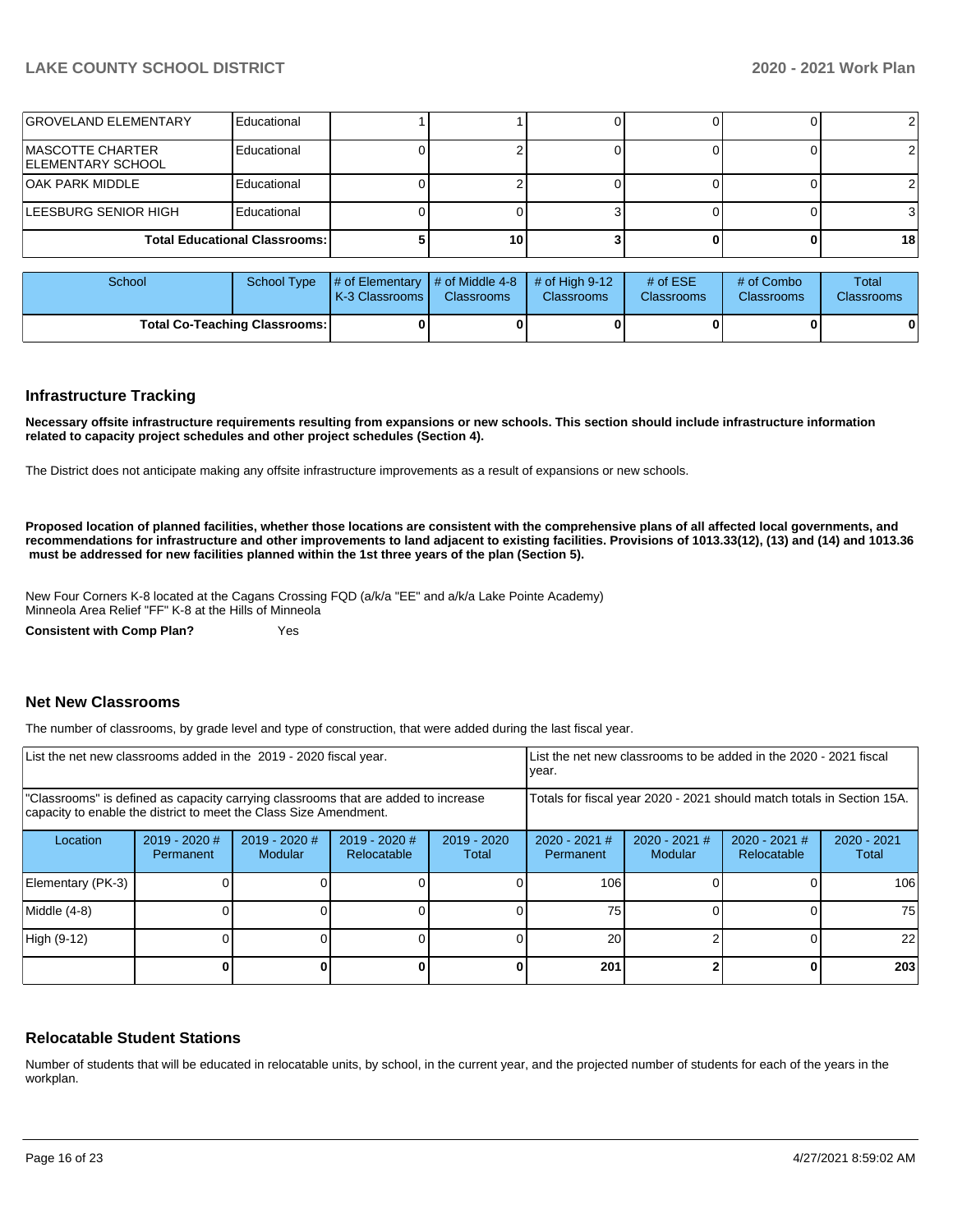| <b>Site</b>                            | 2020 - 2021 | 2021 - 2022    | 2022 - 2023 | 2023 - 2024     | 2024 - 2025 | 5 Year Average |
|----------------------------------------|-------------|----------------|-------------|-----------------|-------------|----------------|
| <b>SOUTH LAKE SENIOR HIGH</b>          | 300         | 225            | 150         | 120             | 120         | 183            |
| <b>EUSTIS ELEMENTARY</b>               | 108         | 40             | 40          | 40              | 40          | 54             |
| EUSTIS HEIGHTS ELEMENTARY              | 72          | 30             | 30          | 30              | 30          | 38             |
| <b>EUSTIS MIDDLE</b>                   | $\Omega$    | $\mathbf 0$    | 0           | $\Omega$        | $\mathbf 0$ | 0              |
| <b>VILLAGES ELEMENTARY</b>             | 164         | 164            | 164         | 164             | $\mathbf 0$ | 131            |
| <b>ASTATULA ELEMENTARY</b>             | 90          | 0              | 0           | 0               | $\mathbf 0$ | 18             |
| <b>UMATILLA MIDDLE</b>                 | 66          | $\mathbf 0$    | 0           | $\Omega$        | $\mathbf 0$ | 13             |
| <b>SPRING CREEK CHARTER</b>            | 18          | 18             | 18          | 18              | 18          | 18             |
| RIMES EARLY LEARNING & LITERACY CENTER | 116         | 40             | 50          | 50              | 60          | 63             |
| <b>TRIANGLE ELEMENTARY</b>             | 72          | 10             | 25          | 30              | 25          | 32             |
| <b>LAKE VOCATIONAL CENTERS</b>         | 23          | $\mathbf 0$    | 0           | $\Omega$        | $\Omega$    | 5              |
| <b>TAVARES ELEMENTARY</b>              | 192         | 145            | 140         | 140             | 120         | 147            |
| <b>CARVER MIDDLE</b>                   | $\Omega$    | $\mathbf 0$    | 0           | $\Omega$        | $\Omega$    | 0              |
| <b>GROVELAND ELEMENTARY</b>            | 166         | 70             | 75          | 80              | 80          | 94             |
| EUSTIS HIGH ANNEX (CURTRIGHT CAMPUS)   | 25          | $\mathbf 0$    | $\mathbf 0$ | $\Omega$        | $\mathbf 0$ | 5              |
| <b>CLERMONT ELEMENTARY</b>             | 202         | 25             | 25          | $\Omega$        | $\mathbf 0$ | 50             |
| MOUNT DORA MIDDLE                      | $\Omega$    | 0              | 0           | $\Omega$        | $\mathbf 0$ | 0              |
| MASCOTTE CHARTER ELEMENTARY SCHOOL     | $\Omega$    | $\mathbf 0$    | 0           | $\Omega$        | $\Omega$    | $\Omega$       |
| <b>LAKE HILLS ESE CENTER</b>           | 50          | 25             | 25          | 25              | 25          | 30             |
| <b>SAWGRASS BAY ELEMENTARY</b>         | 180         | $\mathbf 0$    | $\Omega$    | $\Omega$        | $\Omega$    | 36             |
| <b>GRASSY LAKE ELEMENTARY</b>          | 270         | 101            | 105         | 150             | 150         | 155            |
| EAST RIDGE MIDDLE SCHOOL               | $\Omega$    | $\mathbf 0$    | $\Omega$    | $\Omega$        | $\Omega$    | $\Omega$       |
| <b>ROUND LAKE CHARTER</b>              | 302         | 275            | 275         | 275             | 220         | 269            |
| UMATILLA ELEMENTARY                    | 54          | 20             | 20          | 20              | 20          | 27             |
| <b>EAST RIDGE SENIOR HIGH</b>          | 525         | 345            | 150         | 150             | 150         | 264            |
| LEESBURG ELEMENTARY                    | 226         | 66             | 66          | 66              | 66          | 98             |
| PINE RIDGE ELEMENTARY                  | 90          | 30             | 15          | 15              | 30          | 36             |
| <b>UMATILLA SENIOR HIGH</b>            | 45          | 40             | 40          | 40              | 35          | 40             |
| <b>TREADWAY ELEMENTARY</b>             | 332         | 240            | 240         | 240             | 240         | 258            |
| OAK PARK MIDDLE                        | 186         | 10             | 10          | 10 <sup>1</sup> | 10          | 45             |
| MINNEOLA CHARTER                       | 0           | 0              | 0           | 0               | 0           | 0              |
| LOST LAKE ELEMENTARY                   | 211         | 100            | 120         | 120             | 130         | 136            |
| WINDY HILL MIDDLE                      | 572         | 400            | 300         | 80              | 120         | 294            |
| LEESBURG SENIOR HIGH                   | 0           | $\mathbf 0$    | 0           | $\overline{0}$  | 0           | $\overline{0}$ |
| MT DORA SENIOR HIGH                    | 0           | $\overline{0}$ | 0           | $\overline{0}$  | 0           | $\overline{0}$ |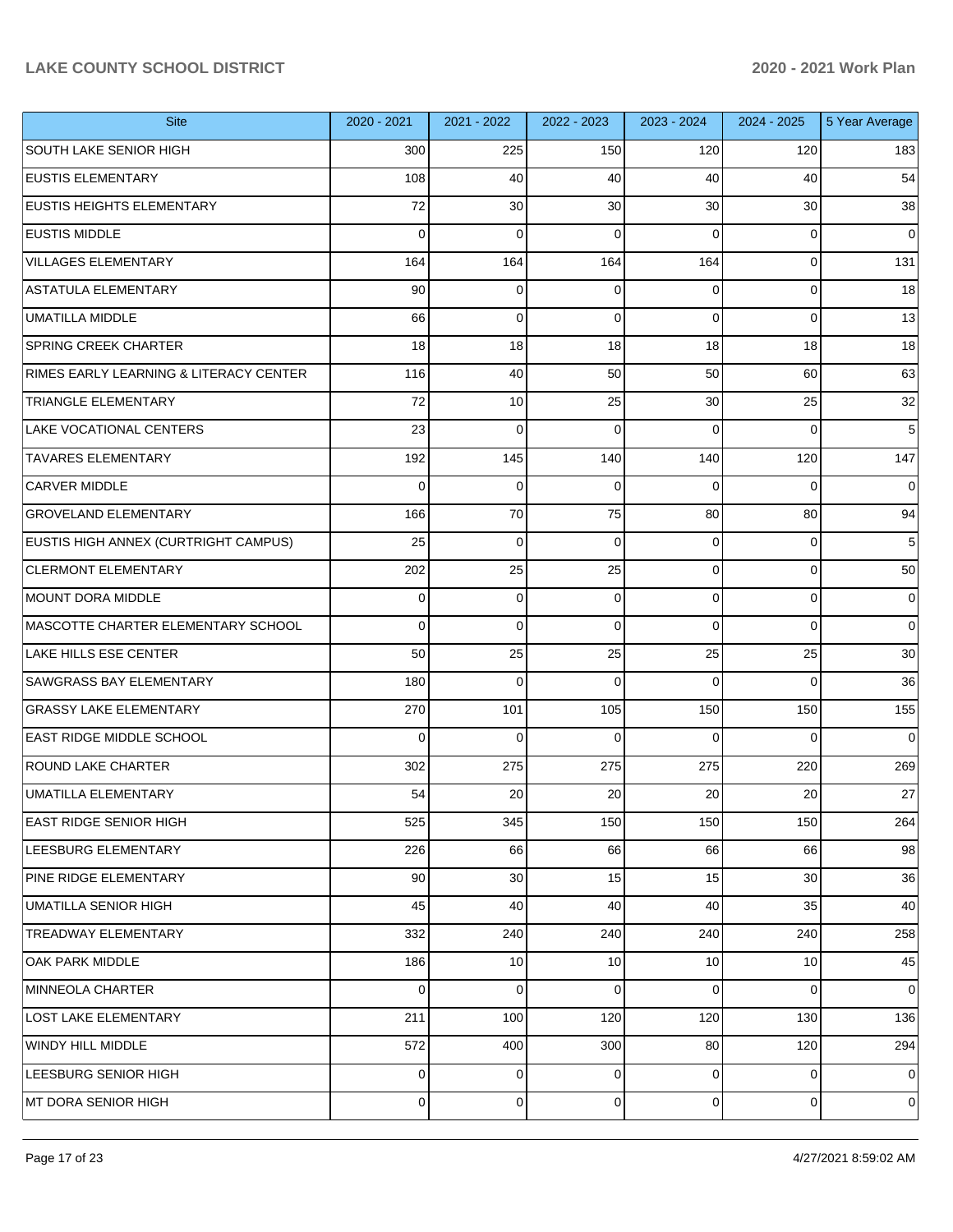| <b>TAVARES SENIOR HIGH</b>       | 20       | $\Omega$       | $\Omega$ | 0        | $\overline{0}$  | $\overline{4}$ |
|----------------------------------|----------|----------------|----------|----------|-----------------|----------------|
| <b>TAVARES MIDDLE</b>            | 88       | 44             | 44       | 44       | 44              | 53             |
| UMATILLA CENTER                  | 0        | $\overline{0}$ | 0        | $\Omega$ | $\overline{0}$  | $\overline{0}$ |
| <b>EUSTIS SENIOR HIGH</b>        | 20       | 10             | $\Omega$ | $\Omega$ | $\Omega$        | $6 \,$         |
| <b>FRUITLAND PARK ELEMENTARY</b> | 154      | 48             | 55       | 55       | $\overline{0}$  | 62             |
| <b>CECIL E GRAY MIDDLE</b>       | 0        | $\overline{0}$ | $\Omega$ | $\Omega$ | $\Omega$        | $\overline{0}$ |
| SEMINOLE SPRINGS ELEMENTARY      | 124      | 18             | 18       | 18       | 30 <sup>1</sup> | 42             |
| ALTOONA SCHOOL                   | 86       | 164            | 164      | 164      | 164             | 148            |
| <b>IMASCOTTE CENTER</b>          | 156      | $\overline{0}$ | $\Omega$ | $\Omega$ | $\Omega$        | 31             |
| <b>SORRENTO ELEMENTARY</b>       | $\Omega$ | $\Omega$       | $\Omega$ | $\Omega$ | $\overline{0}$  | $\overline{0}$ |
| LAKE MINNEOLA SENIOR HIGH        | $\Omega$ | $\overline{0}$ | $\Omega$ | $\Omega$ | $\overline{0}$  | $\overline{0}$ |
| <b>BEVERLY SHORES ELEMENTARY</b> | 235      | 115            | 115      | 115      | $\Omega$        | 116            |
| <b>CYPRESS RIDGE ELEMENTARY</b>  | 351      | 306            | 306      | 306      | 306             | 315            |
| <b>CLERMONT MIDDLE</b>           | 176      | 40             | $\Omega$ | $\Omega$ | $\overline{0}$  | 43             |
| <b>HOWEY EDUCATION CENTER</b>    | 108      | 50             | 50       | 50       | 50 <sub>1</sub> | 62             |

| <b>Totals for LAKE COUNTY SCHOOL DISTRICT</b>     |                 |        |        |        |        |        |
|---------------------------------------------------|-----------------|--------|--------|--------|--------|--------|
| Total students in relocatables by year.           | 6,175           | 3,214  | 2,835  | 2.615  | 2,283  | 3.424  |
| Total number of COFTE students projected by year. | 40.777          | 41.158 | 41.387 | 41.755 | 42.065 | 41.428 |
| Percent in relocatables by year.                  | 15 <sub>%</sub> | 8%     | 7 % L  | 6%     | 5 %    | 8%     |

#### **Leased Facilities Tracking**

Exising leased facilities and plans for the acquisition of leased facilities, including the number of classrooms and student stations, as reported in the educational plant survey, that are planned in that location at the end of the five year workplan.

| Location                          | # of Leased<br>Classrooms 2020 -<br>2021 | <b>FISH Student</b><br><b>Stations</b> | <b>Owner</b>              | # of Leased<br>Classrooms 2024 -<br>2025 | <b>FISH Student</b><br><b>Stations</b> |
|-----------------------------------|------------------------------------------|----------------------------------------|---------------------------|------------------------------------------|----------------------------------------|
| LAKE VOCATIONAL CENTERS           | $\Omega$                                 |                                        | 0 William Scottsman       | 0                                        | 0                                      |
| <b>GROVELAND ELEMENTARY</b>       | 5                                        |                                        | 94 William Scottsman      | $\Omega$                                 | $\Omega$                               |
| IROUND LAKE CHARTER               | 8                                        |                                        | 164 William Scottsman     | 8                                        | 164                                    |
| FRUITLAND PARK ELEMENTARY         |                                          |                                        | 118 Williams<br>Scottsman | 0                                        | $\Omega$                               |
| LOST LAKE ELEMENTARY              |                                          |                                        | 18 William Scottsman      |                                          | 18                                     |
| IOAK PARK MIDDLE                  |                                          |                                        | 22 William Scottsman      | $\Omega$                                 | $\Omega$                               |
| UMATILLA ELEMENTARY               | 31                                       |                                        | 54 William Scottsman      | 3                                        | 54                                     |
| ALTOONA SCHOOL                    | $\Omega$                                 |                                        | 0 William Scottsman       |                                          | 18                                     |
| <b>EUSTIS ELEMENTARY</b>          | 4                                        | 72                                     |                           | $\Omega$                                 | $\Omega$                               |
| <b>IEUSTIS HEIGHTS ELEMENTARY</b> | 4                                        | 72                                     |                           | 0                                        | $\Omega$                               |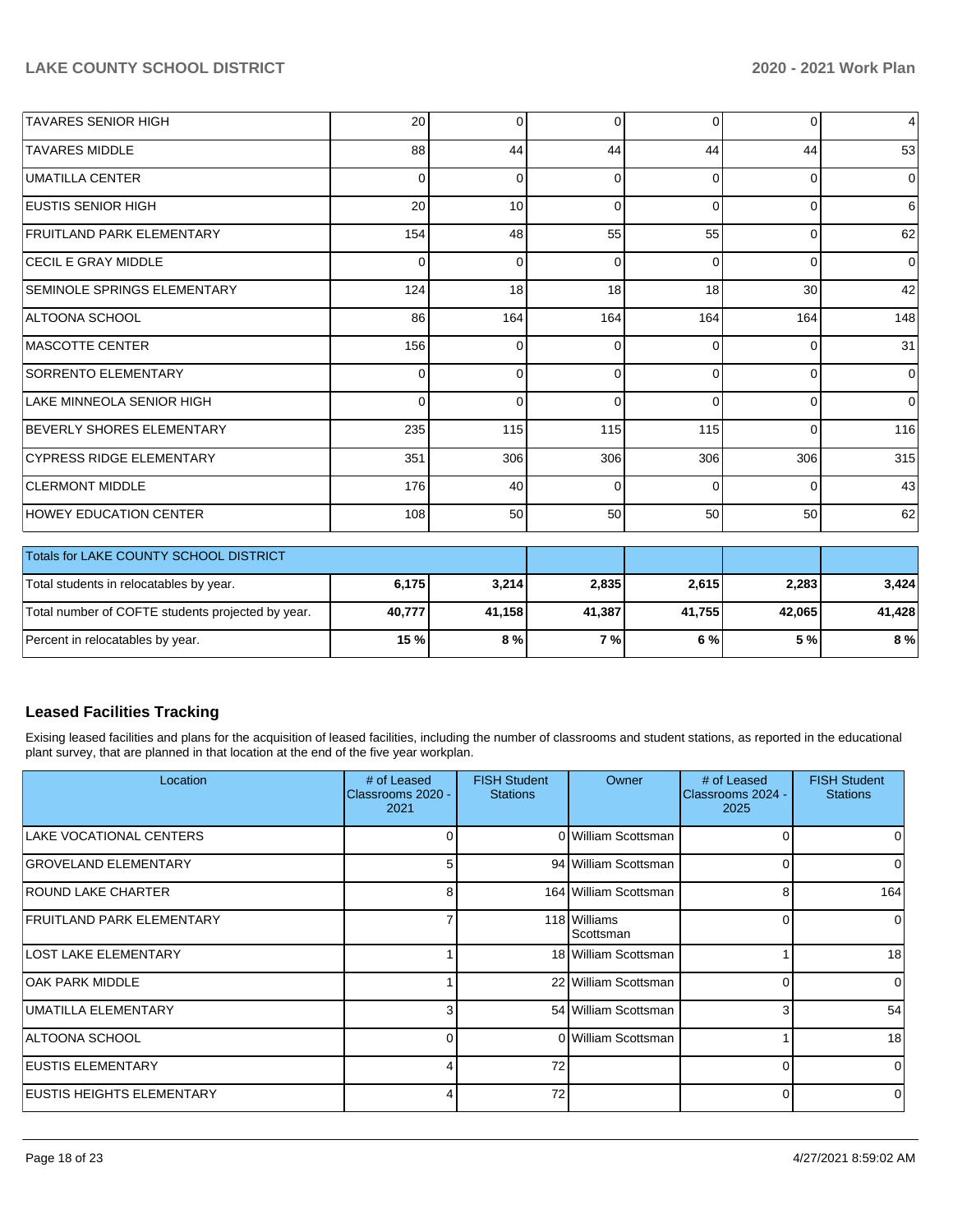| SEMINOLE SPRINGS ELEMENTARY            | $\mathbf 0$    | 0           |                           | 0              | 0           |
|----------------------------------------|----------------|-------------|---------------------------|----------------|-------------|
| <b>LEESBURG SENIOR HIGH</b>            | $\mathbf 0$    | 0           |                           | 0              | 0           |
| MT DORA SENIOR HIGH                    | $\mathbf 0$    | $\Omega$    |                           | 0              | $\mathbf 0$ |
| <b>TAVARES SENIOR HIGH</b>             | $\mathbf{1}$   |             | 20 Mobile Modular         | 1              | 20          |
| <b>TAVARES MIDDLE</b>                  | $\mathbf 0$    | 0           |                           | 0              | 0           |
| <b>UMATILLA CENTER</b>                 | $\mathbf 0$    | 0           |                           | 0              | 0           |
| UMATILLA SENIOR HIGH                   | $\mathbf 0$    | 0           |                           | 0              | $\Omega$    |
| <b>TREADWAY ELEMENTARY</b>             | $\mathbf 0$    | 0           |                           | 0              | 0           |
| MINNEOLA CHARTER                       | $\mathbf 0$    | $\mathbf 0$ |                           | 0              | $\Omega$    |
| EUSTIS HIGH ANNEX (CURTRIGHT CAMPUS)   | $\mathbf 0$    | $\mathbf 0$ |                           | 0              | 0           |
| MOUNT DORA MIDDLE                      | $\mathbf 0$    | $\mathbf 0$ |                           | 0              | 0           |
| RIMES EARLY LEARNING & LITERACY CENTER | $\mathbf 0$    | $\mathbf 0$ |                           | 0              | 0           |
| <b>TRIANGLE ELEMENTARY</b>             | $\mathbf{1}$   | 18          |                           | 0              | $\Omega$    |
| UMATILLA MIDDLE                        | 1              |             | 22 Williams Scotsman      | 1              | 22          |
| <b>SPRING CREEK CHARTER</b>            | $\mathbf 0$    | 0           |                           | 0              | $\Omega$    |
| SOUTH LAKE SENIOR HIGH                 | $\mathbf 0$    | 0           |                           | 0              | 0           |
| <b>EUSTIS MIDDLE</b>                   | $\mathbf 0$    | $\Omega$    |                           | 0              | $\mathbf 0$ |
| <b>VILLAGES ELEMENTARY</b>             | 8              |             | 164 Williams<br>Scottsman | 0              | 0           |
| PINE RIDGE ELEMENTARY                  | 1              |             | 18 Mobile Modular         | 1              | 18          |
| LAKE HILLS ESE CENTER                  | 5              |             | 50 Mobile Modular         | 4              | 40          |
| <b>GRASSY LAKE ELEMENTARY</b>          | 10             |             | 180 Mobile Modular        | $\overline{2}$ | 36          |
| <b>EAST RIDGE MIDDLE SCHOOL</b>        | $\mathbf 0$    | $\Omega$    |                           | 0              | $\Omega$    |
| <b>MASCOTTE CENTER</b>                 | $\mathbf 0$    | $\Omega$    |                           | 0              | $\Omega$    |
| <b>SORRENTO ELEMENTARY</b>             | $\mathbf 0$    | $\Omega$    |                           | $\Omega$       | 0           |
| LAKE MINNEOLA SENIOR HIGH              | $\Omega$       | $\Omega$    |                           | 0              | 0           |
| MASCOTTE CHARTER ELEMENTARY SCHOOL     | $\mathbf 0$    | $\Omega$    |                           | 0              | $\mathbf 0$ |
| WINDY HILL MIDDLE                      | $\Omega$       | $\Omega$    |                           | 0              | 0           |
| SAWGRASS BAY ELEMENTARY                | 22             |             | 396 Mobile Modular        | 0              | 0           |
| BEVERLY SHORES ELEMENTARY              | $\overline{0}$ | $\Omega$    |                           | 0              | 0           |
| CECIL E GRAY MIDDLE                    | $\overline{0}$ | $\Omega$    |                           | 0              | 0           |
| <b>CARVER MIDDLE</b>                   | $\overline{0}$ | $\Omega$    |                           | 0              | 0           |
| <b>CYPRESS RIDGE ELEMENTARY</b>        | $\mathbf 0$    | $\Omega$    |                           | 0              | 0           |
| <b>CLERMONT MIDDLE</b>                 | $\overline{0}$ | $\Omega$    |                           | 0              | 0           |
| <b>EUSTIS SENIOR HIGH</b>              | 1              | 20          |                           | 0              | 0           |
| <b>CLERMONT ELEMENTARY</b>             | $\overline{0}$ | 0           |                           | 0              | 0           |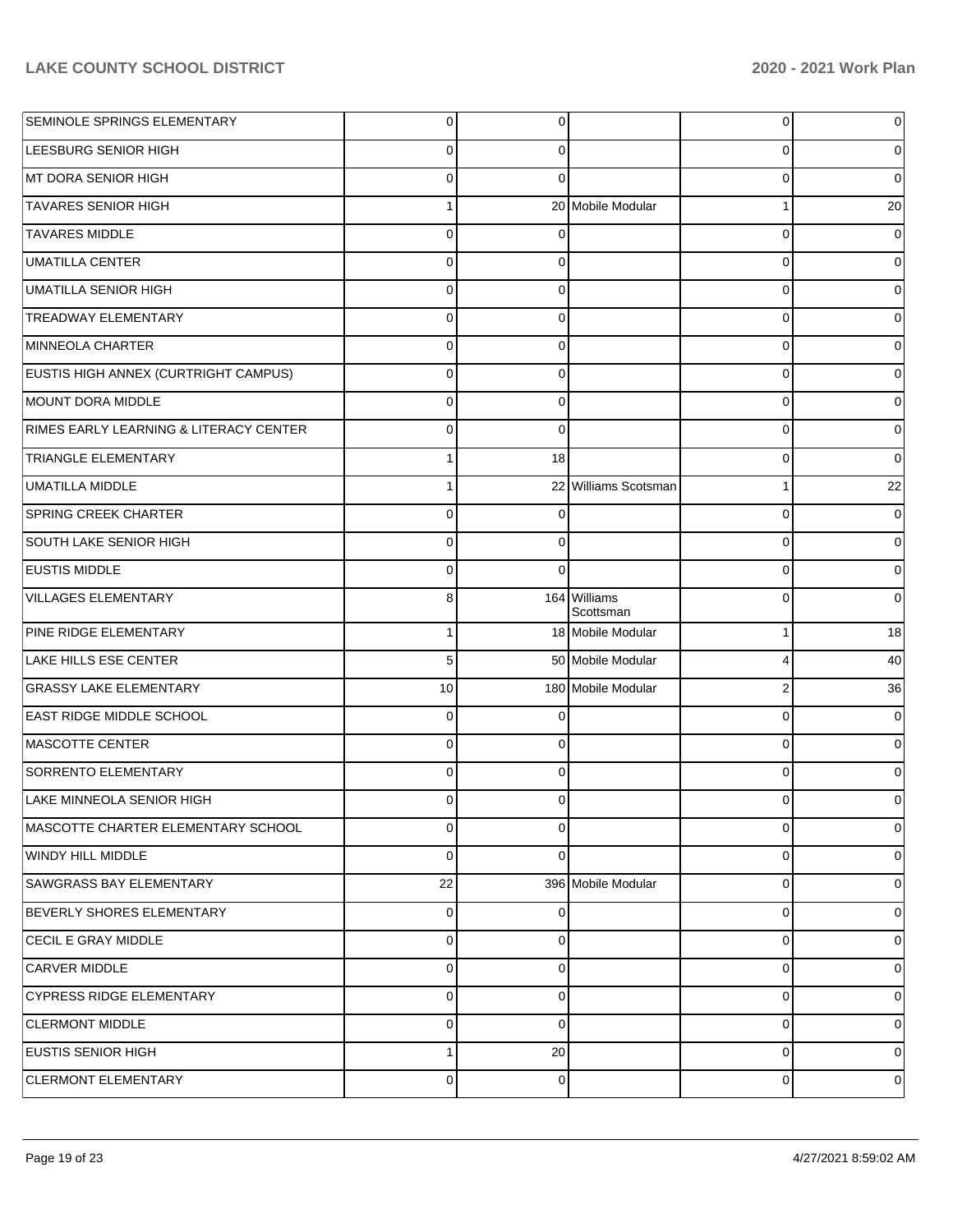| <b>ITAVARES ELEMENTARY</b>    |    |       | 36 Mobile Modular  |    | <b>36</b> |
|-------------------------------|----|-------|--------------------|----|-----------|
| <b>ASTATULA ELEMENTARY</b>    |    |       |                    |    |           |
| <b>EAST RIDGE SENIOR HIGH</b> |    |       |                    |    |           |
| LEESBURG ELEMENTARY           |    |       | 72 Mobile Modular  |    | 721       |
| HOWEY EDUCATION CENTER        |    |       | 108 Mobile Modular |    | 108       |
|                               | 94 | 1,718 |                    | 33 | 606       |

#### **Failed Standard Relocatable Tracking**

Relocatable units currently reported by school, from FISH, and the number of relocatable units identified as 'Failed Standards'.

Nothing reported for this section.

## **Planning**

#### **Class Size Reduction Planning**

**Plans approved by the school board that reduce the need for permanent student stations such as acceptable school capacity levels, redistricting, busing, year-round schools, charter schools, magnet schools, public-private partnerships, multitrack scheduling, grade level organization, block scheduling, or other alternatives.**

Lake County Schools has formed a District-based virtual school, the Lake County Virtual School, and encourages enrollment by students when appropriate.

In addition, the District is leasing property to a charter school (Altoona Charter) to reduce need for student stations, and works cooperatively with the Four Corners Charter in Polk County to provide capacity for students near the county border, providing relief to Sawgrass Bay Elementary School.

Also, a program for high school students, Alternative Discipline at East Ridge High School, allows for students to take classes after the traditional school day and complete their high school diploma.

The District also encourages Community College dual-enrollment for students when appropriate. A Health Sciences Magnet program conducted in conjunction with Lake-Sumter State College allows qualifying high school juniors and seniors to enroll full-time in a Health Sciences program at the College, earning their Associates Degree at the same time as their high school diploma. In 2019-20, approximately 60 students from 3 high schools took advantage of this opportunity.

Cypress Ridge Elementary School is a magnet, choice school focused on STEM education that encourages the use of an older facility. Clermont Elementary and Eustis Heights Elementary are also two older facilities that are partially filled through a choice-based gifted program.

#### **School Closure Planning**

**Plans for the closure of any school, including plans for disposition of the facility or usage of facility space, and anticipated revenues.** 

Clermont Middle School will be closed temporarily during the 2021-22 and 2022-23 school years for renovation into a K-8 Aurelia Cole Academy, which will accommodate students from both Clermont Middle School and Clermont Elementary School.

Clermont Elementary School will be closed and the campus repurposed for adult vocational-technical education.

# **Long Range Planning**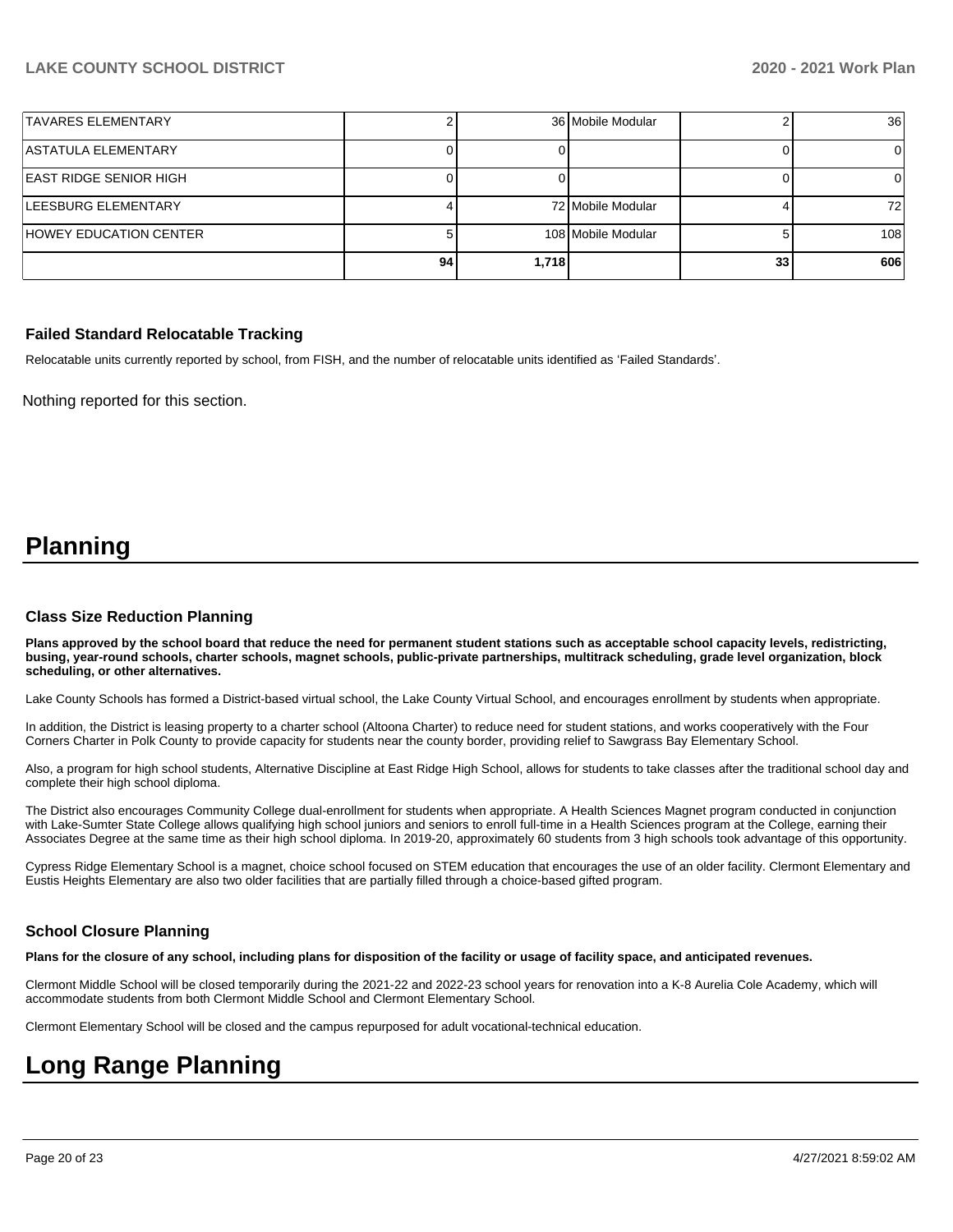#### **Ten-Year Maintenance**

District projects and locations regarding the projected need for major renovation, repair, and maintenance projects within the district in years 6-10 beyond the projects plans detailed in the five years covered by the work plan.

Nothing reported for this section.

#### **Ten-Year Capacity**

Schedule of capital outlay projects projected to ensure the availability of satisfactory student stations for the projected student enrollment in K-12 programs for the future 5 years beyond the 5-year district facilities work program.

Nothing reported for this section.

#### **Ten-Year Planned Utilization**

Schedule of planned capital outlay projects identifying the standard grade groupings, capacities, and planned utilization rates of future educational facilities of the district for both permanent and relocatable facilities.

| <b>Grade Level Projections</b>   | <b>FISH</b><br><b>Student</b><br><b>Stations</b> | Actual 2019 -<br><b>2020 FISH</b><br>Capacity | Actual<br>$2019 -$<br>2020<br><b>COFTE</b> | Actual 2019 - 2020<br><b>Utilization</b> | Actual 2020 - 2021 / 2029 - 2030 new<br>Student Capacity to be added/removed | Projected 2029<br><b>2030 COFTE</b> | Projected 2029 -<br>2030 Utilization |
|----------------------------------|--------------------------------------------------|-----------------------------------------------|--------------------------------------------|------------------------------------------|------------------------------------------------------------------------------|-------------------------------------|--------------------------------------|
| Elementary - District<br> Totals | 22.765                                           | 22,765                                        | 18.960.07                                  | 83.29 %                                  | 1,656                                                                        | 20,998                              | 85.98%                               |
| Middle - District Totals         | 13.599                                           | 12,233                                        | 9.932.87                                   | 81.20 %                                  |                                                                              | 10.329                              | 84.44 %                              |
| High - District Totals           | 13.921                                           | 12.957                                        | 11.160.80                                  | 86.14 %                                  | 1.040                                                                        | 13.742                              | 98.18%                               |
| Other - ESE, etc                 | 1.610                                            | 1,323                                         | 221.69                                     | 16.78 %                                  |                                                                              | 700                                 | 52.91 %                              |
|                                  | 51,895                                           | 49,278                                        | 40.275.43                                  | 81.73%                                   | 2,696                                                                        | 45.769                              | 88.06 %                              |

**Combination schools are included with the middle schools for student stations, capacity, COFTE and utilization purposes because these facilities all have a 90% utilization factor. Use this space to explain or define the grade groupings for combination schools.** 

Planned combination schools will be grades K-8.

#### **Ten-Year Infrastructure Planning**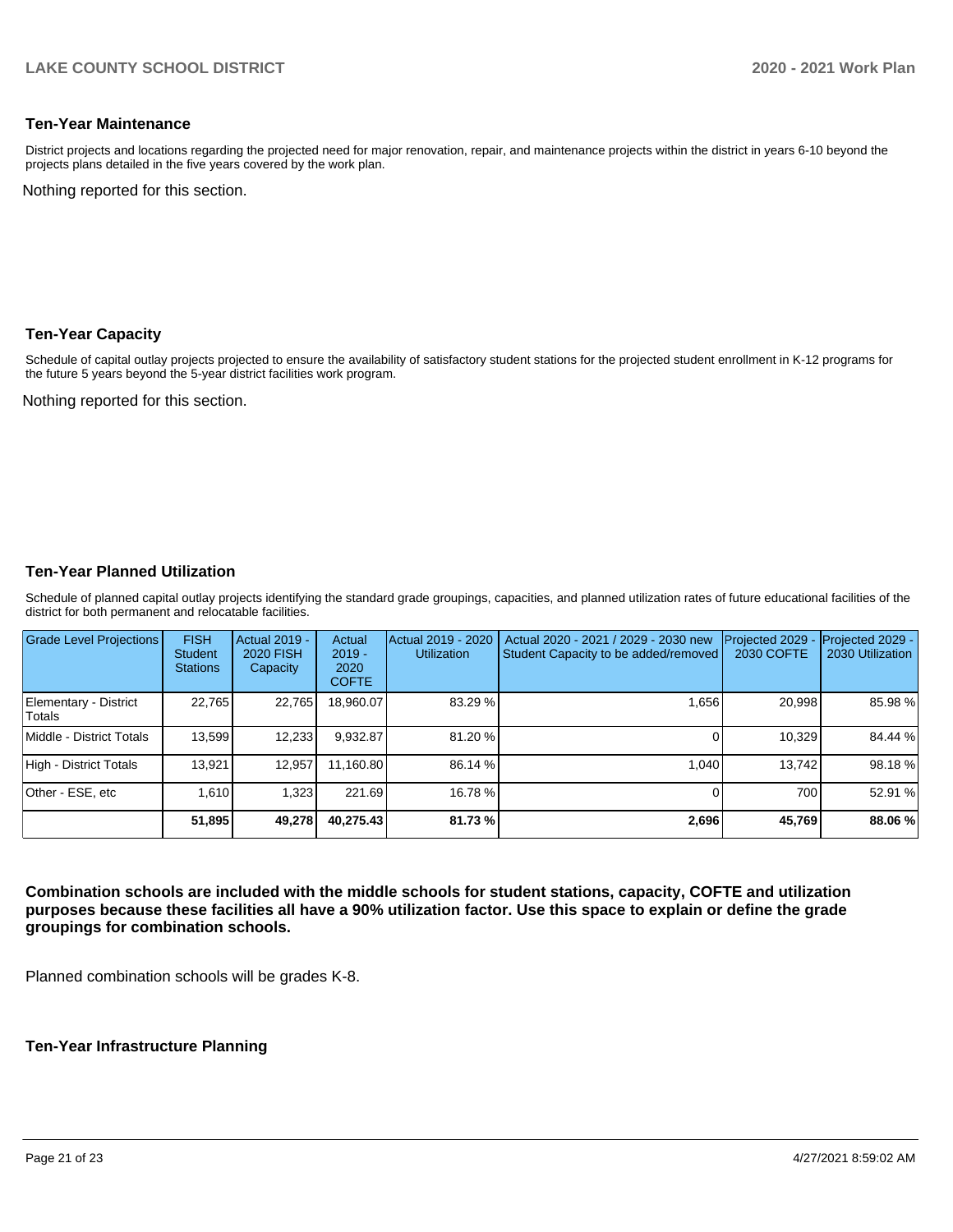#### **Proposed Location of Planned New, Remodeled, or New Additions to Facilities in 06 thru 10 out years (Section 28).**

Nothing reported for this section.

Plans for closure of any school, including plans for disposition of the facility or usage of facility space, and anticipated revenues in the 06 thru 10 out **years (Section 29).**

Nothing reported for this section.

#### **Twenty-Year Maintenance**

District projects and locations regarding the projected need for major renovation, repair, and maintenance projects within the district in years 11-20 beyond the projects plans detailed in the five years covered by the work plan.

Nothing reported for this section.

#### **Twenty-Year Capacity**

Schedule of capital outlay projects projected to ensure the availability of satisfactory student stations for the projected student enrollment in K-12 programs for the future 11-20 years beyond the 5-year district facilities work program.

Nothing reported for this section.

#### **Twenty-Year Planned Utilization**

Schedule of planned capital outlay projects identifying the standard grade groupings, capacities, and planned utilization rates of future educational facilities of the district for both permanent and relocatable facilities.

| <b>Grade Level Projections</b>   | <b>FISH</b><br><b>Student</b><br><b>Stations</b> | <b>Actual 2019 -</b><br><b>2020 FISH</b><br>Capacity | Actual<br>$2019 -$<br>2020<br><b>COFTE</b> | Actual 2019 - 2020<br><b>Utilization</b> | Actual 2020 - 2021 / 2039 - 2040 new<br>Student Capacity to be added/removed | Projected 2039<br><b>2040 COFTE</b> | Projected 2039 -<br>2040 Utilization |
|----------------------------------|--------------------------------------------------|------------------------------------------------------|--------------------------------------------|------------------------------------------|------------------------------------------------------------------------------|-------------------------------------|--------------------------------------|
| Elementary - District<br> Totals | 22.765                                           | 22,765                                               | 18.960.07                                  | 83.29 %                                  | 2.100                                                                        | 23,097                              | 92.89%                               |
| Middle - District Totals         | 13,599                                           | 12,233                                               | 9.932.87                                   | 81.20 %                                  | 400                                                                          | 11.361                              | 89.93 %                              |
| High - District Totals           | 13.921                                           | 12.957                                               | 11.160.80                                  | 86.14 %                                  | 2.400                                                                        | 14.887                              | 96.94 %                              |
| Other - ESE, etc                 | 1.610                                            | 1,323                                                | 221.69                                     | 16.78 %                                  |                                                                              | 800                                 | 60.47 %                              |
|                                  | 51,895                                           | 49,278                                               | 40,275.43                                  | 81.73 %                                  | 4,900                                                                        | 50,145                              | 92.56 %                              |